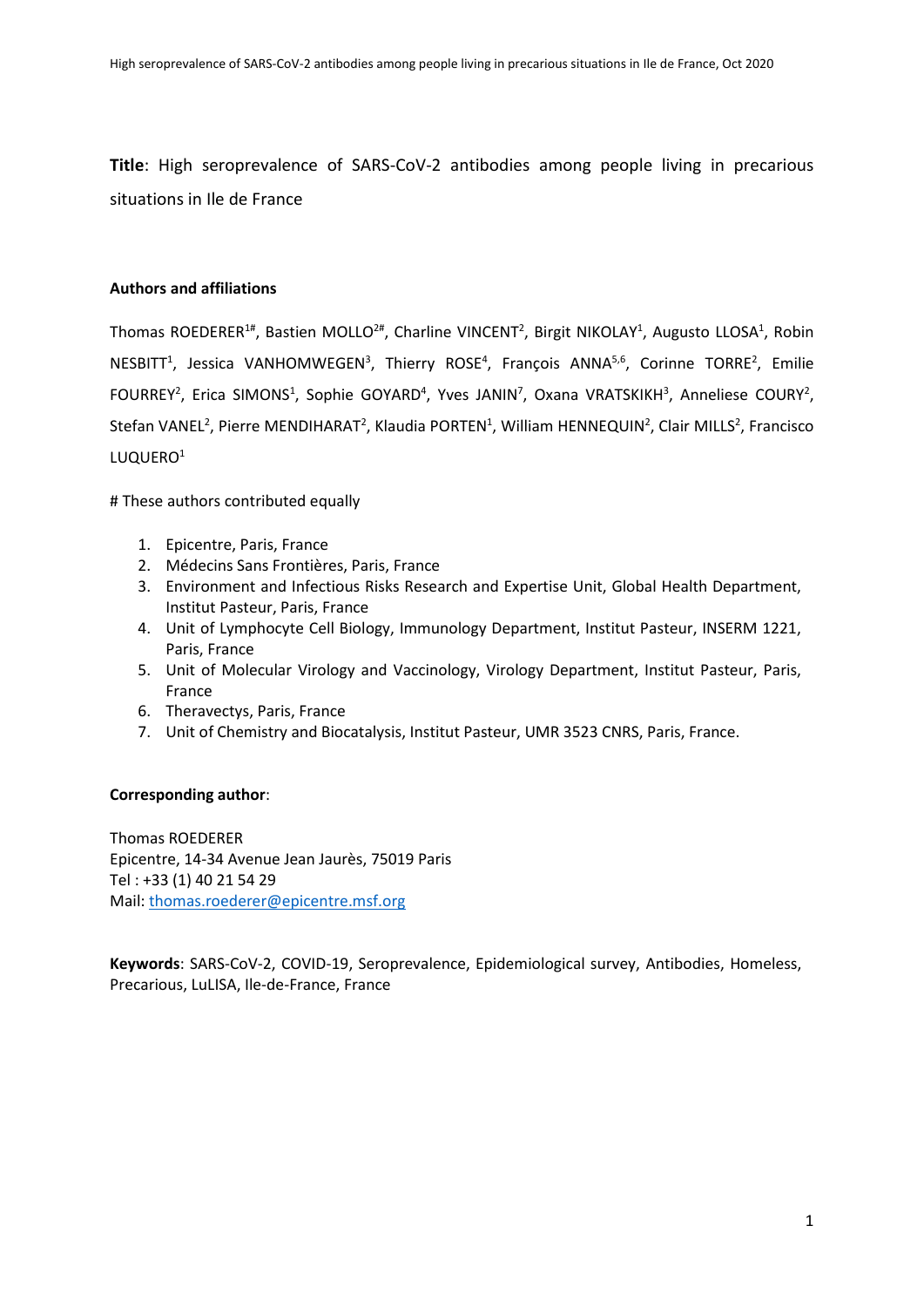### **Abstract**

#### *Background*

A nationwide lockdown was implemented in France on 17 March 2020 to control the COVID-19 pandemic. People living in precarious conditions were relocated by the authorities to emergency shelters, hotels and large venues. Médecins sans Frontières (MSF) then intervened to provide medical care in several of these locations in Paris as well as in Seine-Saint-Denis, one of its suburbs, between March and June 2020. A seroprevalence survey was conducted to assess the level of exposure to COVID-19 among the population living in the sites. To our knowledge, this is the first assessment of the pandemic impact among populations living in insecure conditions in Europe.

#### *Methods*

We conducted a cross-sectional seroprevalence study in the food distribution sites, emergency shelters and workers residences supported by MSF in Paris and Seine-Saint-Denis, to determine the extent of COVID-19 exposure as determined by SARS-CoV2 antibody seropositivity. The detection of SARS-COV2 antibodies in serum was performed at the Institut Pasteur of Paris using two LuLISA (Luciferase-Linked Immunosorbent Assay) assays and a Pseudo Neutralization Test. A questionnaire regarding sociodemographic characteristics, living conditions, adherence to sanitary recommendations and symptom manifestations was also completed. We describe here the seroprevalence site by site and identify the risk factors for seropositivity using a multivariable logistic regression model with site random effects. We also investigated associations between seropositivity and symptoms eventually reported.

### *Findings*

Overall, 426/818 individuals tested positive in the 14 sites investigated. Seroprevalence varied significantly with the type of site (chi<sup>2</sup> p<0.001). It was highest at 88.7% (95%CI 81.8-93.2) among individuals living in workers' residences, followed by 50.5% (95%CI 46.3-54.7) in emergency shelters and 27.8 % (95%CI 20.8-35.7) among individuals recruited from the food distribution sites. Seroprevalence also varied significantly between sites of the same type. Among other risk factors, the odds for seropositivity were higher among individuals living in crowded sites (medium: adj. OR 2.7, 95%CI 1.5-5.1, p=0.001; high: adj. OR 3.4, 95%CI 1.7-6.9, p<0.001) compared with individuals from low crowding sites and among those who reported transit accommodation in a gymnasium before the lockdown (adj. OR 3.1, 95%CI 1.2-8.1, p=0.023). More than two-thirds of the seropositive individuals (68.3%; 95%CI 64.2-72.2) did not report any symptoms during the recall period.

#### *Interpretation*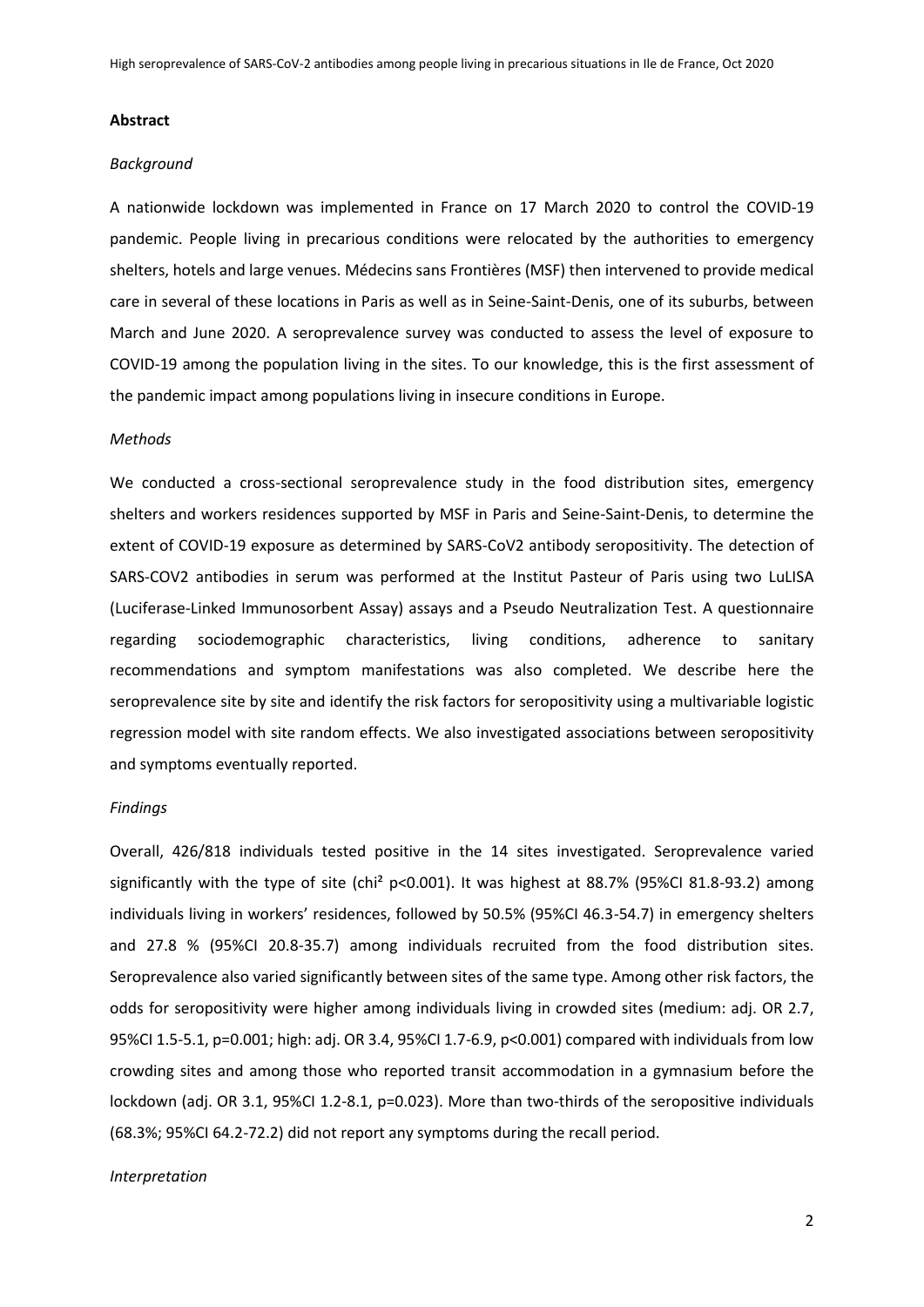The results demonstrate rather high exposure to SARS-COV-2 with important variations between study sites. Living in crowded conditions was identified as the most important explanatory factor for differences in levels of exposure. This study describes the key factors which determine the risk of exposure and illustrates the importance of identifying populations at high risk of exposure in order to orient and adapt prevention and control strategies to their specific needs.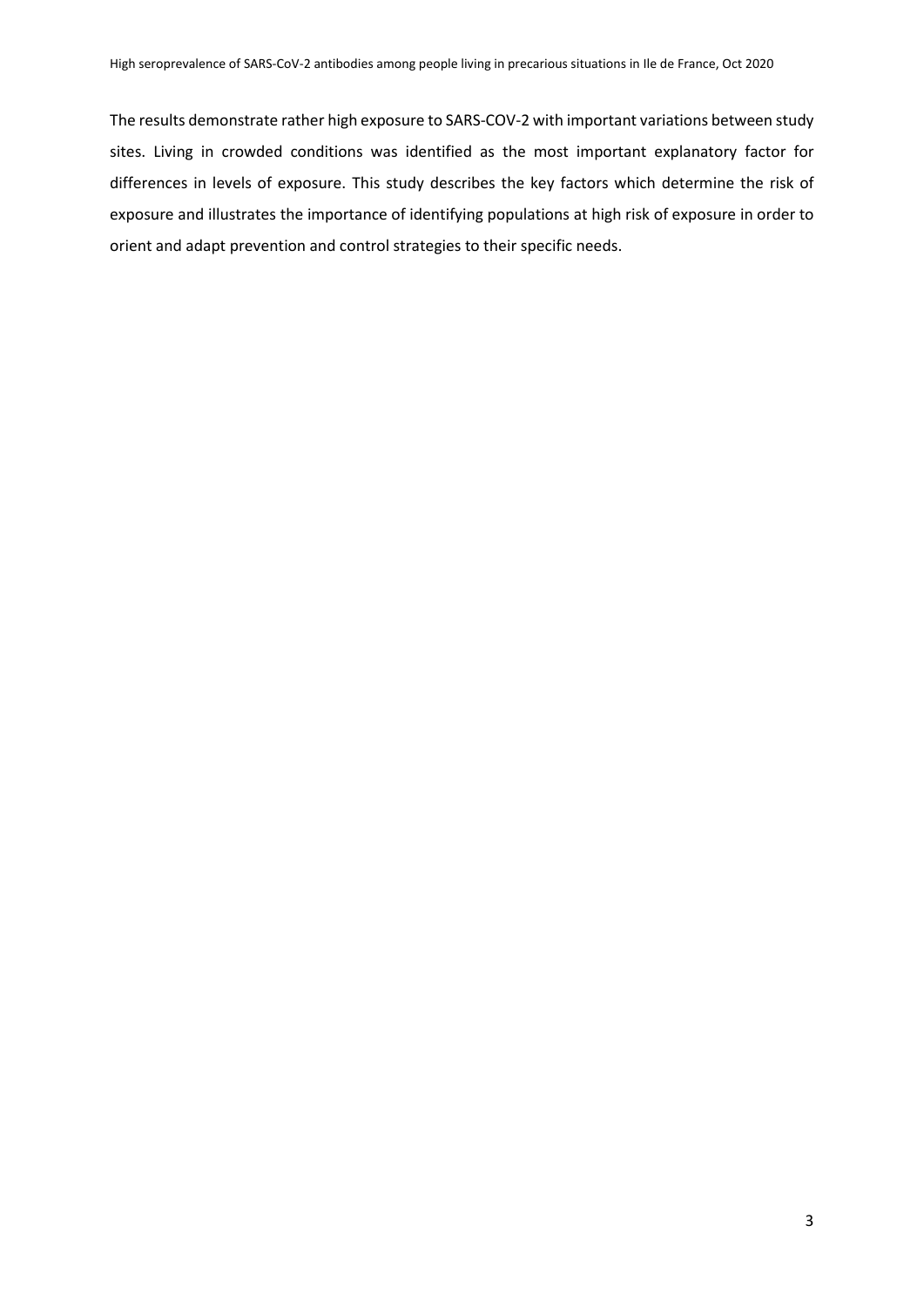### **Introduction**

A novel coronavirus causing a severe respiratory syndrome, severe acute respiratory syndrome coronavirus 2 (SARS-COV-2), emerged at the end of 2019 in Hubei province, China and then spread worldwide (1). Following this, Europe became the major hotspot of the global pandemic (1) and the first confirmed cases of the novel coronavirus disease (COVID-19) were detected in France by 24 January 2020 (2). As a response to an exponential transmission rate, with hospitalizations and deaths doubling every two to three days, a nationwide lockdown was implemented on the 17th of March 2020. Although the lockdown applied to the entire country, important differences were observed between regions in terms of number of confirmed cases reported and deaths. Even if the final number of infections is yet to be established in France, a model-based study estimated a nationwide 6% infection rate in France, ranging between 1.5% infected during the first wave in Nouvelle Aquitaine, the region with the lowest estimates and 12% in Ile-de-France (IDF) the region with the highest estimates(2). A recent seroprevalence study reported similar estimates: 10% in IDF and 3.1% in Nouvelle Aquitaine.(3)

Heterogeneity in the risk of exposure to COVID-19 likely exists among different subpopulations. Specific subgroups such as health care professionals or employees and residents of nursing homes have already been identified as groups at higher risk of exposure than the general population (3–6). It is likely that other populations have suffered higher exposure risks to COVID-19 because of their professional (7,8) or living conditions (i.e.: shared housing). In France, an estimated 900,000 people are lacking permanent housing, with an estimated 250,000 people experiencing recurrent homelessness (up to 50,000 in Ile-de-France). It has been estimated that at least 3,500 people are homeless in the streets of Paris and close to 7,000 in the Ile-de-France (9,10). People experiencing homelessness or otherwise living in precarious conditions may be particularly vulnerable to exposure to COVID-19. Shared housing, including shelters and encampments, and poor sanitary conditions are factors that can potentially expedite virus transmission. Many of the recommended COVID-19 prevention measures, such as social-distancing and self-isolation if symptomatic, may be challenging or not feasible for a population living under these circumstances. In addition, people experiencing homelessness include older adults who may have underlying medical conditions with higher risks of developing severe COVID-related illness (11,12).

During the nationwide lockdown in France, known as "confinement", French authorities relocated people experiencing homelessness into emergency shelters, including hotels and large venues, such as gymnasiums. Non-governmental organisations and associations filled several resulting gaps in this relocation, including medical care. Between March and June 2020, the non-profit medical

4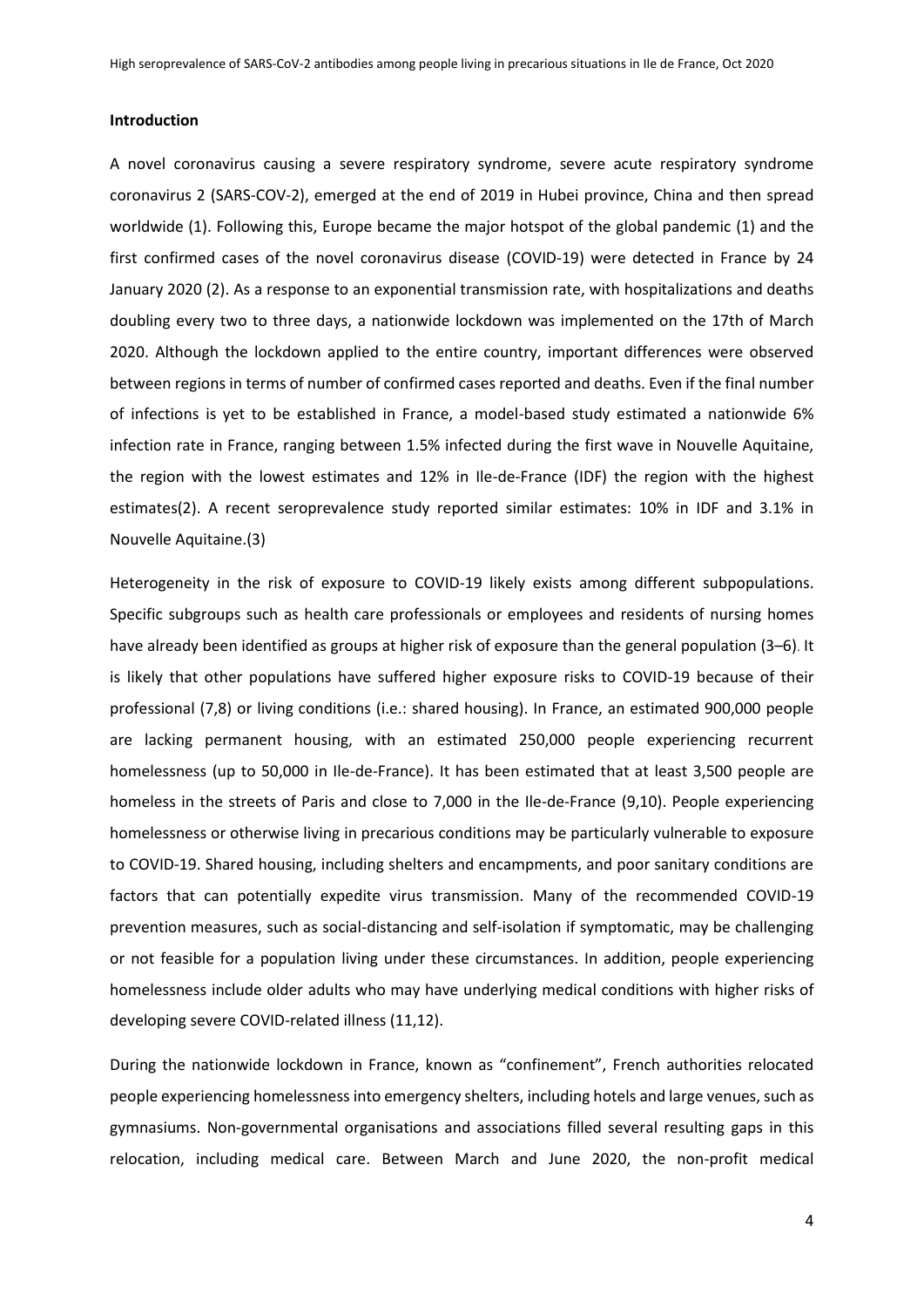humanitarian organization Médecins sans Frontières (MSF) provided medical care and hygiene promotion to populations living in workers' residences and emergency shelters, in Ile-de-France (IDF). Mobile clinic activities included clinical management of non-COVID cases, with hospital referrals when needed, COVID screening, and referrals to COVID isolation centres when necessary. The MSF mobile clinics also performed some sample collection for PCR-based COVID assays but the actual rate of infection among the homeless populations in France remained unknown as many individuals with mild symptoms compatible with COVID were never tested.

Given the variable access to testing, and potentially the substantial proportion of asymptomatic cases who did not seek such tests, the number of confirmed cases of positive PCR assays does not reflect the true impact of the pandemic. Serological-based assays can accurately identify the number of people exposed to the virus (13) but although several serological/seroprevalence studies have been undertaken nation-wide, few have focused on populations experiencing homelessness such as the one carried out by MSF (3,15,16). Recommendations from the National Health Authority (Haute Autorité de Santé) have underscored the need for more serological surveys in specific populations, including among vulnerable people, to evaluate the overall exposure to the virus, raise awareness and improve preparation for the rebound in COVID-19 cases (16), currently occurring (17). This survey was conducted to assess the level of exposure to COVID-19 among the population living in sites served by MSF in IDF and, to our knowledge, is the first to assess the extent of the pandemic among vulnerable populations in Europe.

### **Methods**

#### *Survey design and sampling strategy*

We conducted a cross-sectional seroprevalence study in sites supported by MSF in Paris and Seine-Saint-Denis, two urban departments of Ile de France region, to determine the extent of COVID-19 infection among the population residing or frequenting these sites, as determined by SARS-CoV2 antibody seropositivity.

A target sample size of 791 individuals was based on the hypothesis that the seroprevalence of anti-SARS-COV2 antibodies among populations living in insecure conditions served by MSF would be two to three fold higher than the modelled estimate for the general population in IDF of 12% (2).

Recruitment sites were identified among the 39 MSF intervention sites based on feasibility of conducting the survey, i.e. whether the sites were still open at the time of survey; security constraints, and sites managers' agreement to participate. The number of people sampled per site was calculated in proportion to each of the expected site populations. Training of surveyors and translators was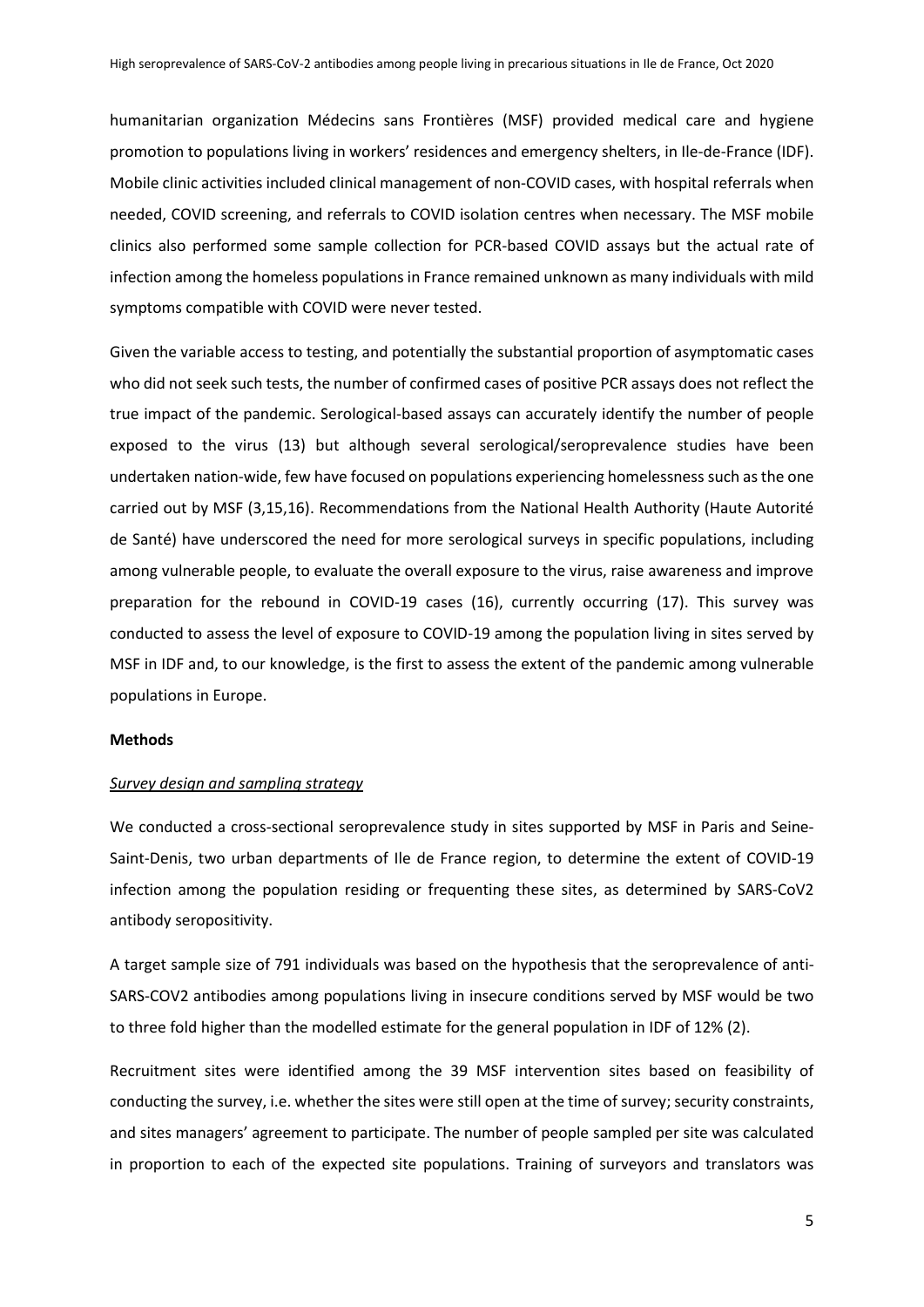conducted for two days before the initiation of the study. Individuals were randomly selected for participation in each site, using simple random sampling when a listing of residents existed, and systematic random sampling otherwise. To ensure the selected person was included, sites were visited several times at different time periods, including on weekends and evenings. In case of refusal or absence, the initially selected person was replaced by the next person in line or another adult sharing the room.

After obtaining written informed consent from the participant, a questionnaire was completed faceto-face by a trained interviewer in the participant's language (for French, English, Arabic, Farsi, Spanish and Portuguese interviews were conducted in person; for other languages this was conducted by phone).

Responses were recorded electronically via a Kobo Collect form on a cell phone or tablet. The data were analysed using Stata V.15 software (StataCorp. 2017. College Station, TX) and R (R 3.6.2).

Blood samples were collected on site from each participant, transported and processed within 24h for testing.

### *Laboratory Procedures*

The serology assays for the detection of SARS-COV2 antibodies were performed using the LuLISA (Luciferase-Linked Immunosorbent Assay) technology designed by Institut Pasteur, Paris (18). The LuLISA uses the nucleoproteins (N) of the SARS-CoV-2 virus, or the Spike (S) protein as target antigens for the detection of specific IgG antibodies in human serum using a variable domain of the IgG single heavy chain from immunized alpaca, specific for human IgG constant domain, expressed as a tandem with a luciferase, NanoKAZ (19). In the presence of luciferase substrate, hikarazine-Q108, the luminescence intensity (relative light unit/s) yielded by luciferase catalytic activity is related to the number of target-bound IgG (19, 20). In addition to LuLISA (N), and LuLISA (S), a Pseudo Neutralization Test (PNT) was performed to confirm the presence of antibodies and to assess their potential to neutralise and protect against the SARS-COV-2 virus.

The LuLISA technique can be used to assess the incidence of all the antibodies involved in a viral infection response (IgA, IgM, but here only IgG) and is considered highly sensitive. The incidence of IgG in patients with a COVID-19 positive PCR test sampled 15 days after onset of symptoms is 100% (21). The specificity of the LuLISA varied between 97 and 100% in another recent evaluation (21).

Because they are bioluminescence-based, the LuLISA and PNT results are expressed in relative light units per second (RLU/s). Positivity for LULISA assays is defined by a cut-off eliminating at least 98% of pre-pandemic samples (10,291 RLU/s). The pseudo-neutralisation positivity threshold is defined by a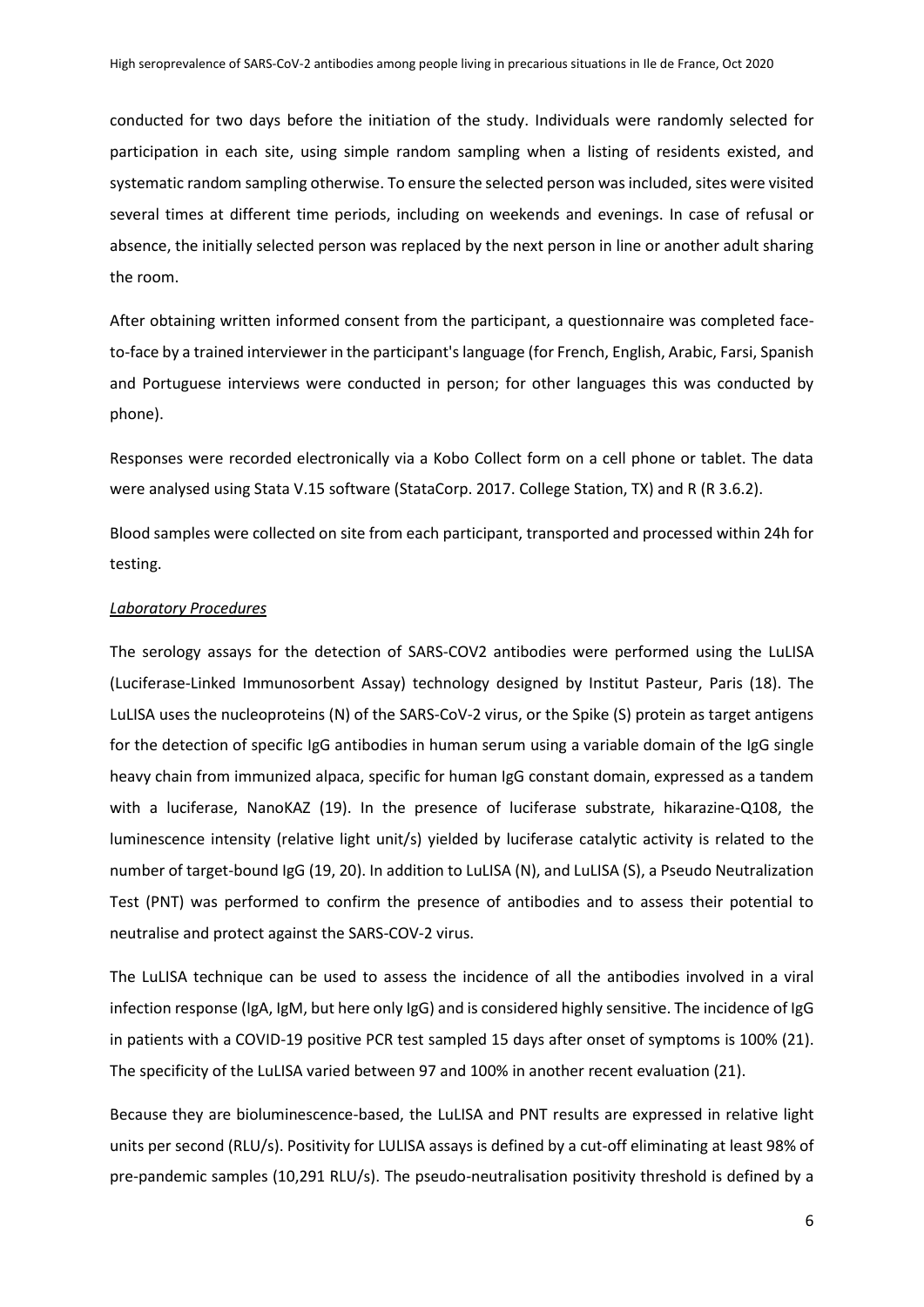cut-off corresponding to 3 times the standard deviation measured with the same technique on prepandemic sera (28,532 RLU/s). We considered an individual seropositive if at least one of the 3 tests (LuLISA N, LuLISA S or PNT) gave a positive result.

### *Statistical Analysis*

We describe the study participants using summary measures and estimated the seroprevalence and 95% confidence intervals (95%CI) by site, type of site, and characteristics of participants using the Clopper–Pearson method. A sensitivity analysis of seroprevalence estimates by type of sites, taking into account assumptions about diagnostic test performances, is presented in the supplementary material.

To investigate seropositivity risk factors, we first performed univariable logistic regression analysis by type of site and for all sites combined. We subsequently constructed a multivariable logistic regression model with random intercepts for specific sites of recruitment to account for clustering of individuals.

In the multivariable model selection, we included variables with the potential to epidemiologically explain the differences in seropositivity incidence. We first grouped variables into four categories: (i) sociodemographic characteristics (sex, age, working before lockdown, language barrier), (ii) frequency of leaving the place of residence during the lockdown (for work, cultural activities, use of public transport, time spent outside), (iii) crowding in the place of residence (number sharing room, number sharing sanitary facilities, number sharing kitchen, and number of contacts inside place of residence per day), and (iv) adhering to hygiene recommendations (hand washing, wearing masks, distancing, cleaning, and following recommendations in general).

For sociodemographic characteristics and adherence to hygiene recommendations, we selected variables from each group that were most strongly associated with seropositivity. To investigate associations of seropositivity with population density in a residence, we created a cumulative crowding indicator, based on the sum of the levels of each of the 4 questions summarizing the crowding information for sharing (i) the bedroom, (ii) the shower, (iii) the kitchen, and (iv) the number of close contacts (>15 minutes at less than 1 meter per day). This made it possible to define situations of low, medium, and high crowding (for more details on how the composite crowding indicator was calculated see the Supplementary material).

We also constructed a similar score for the frequency of leaving the place of residence, combining the answers to the questions 'Gone out to go to work', 'Gone out to go to a distribution/association/church site...' and 'Took public transport' into 3 categories: those who never went out, those who rarely/sometimes went out per week, and those who went out several times per day.

7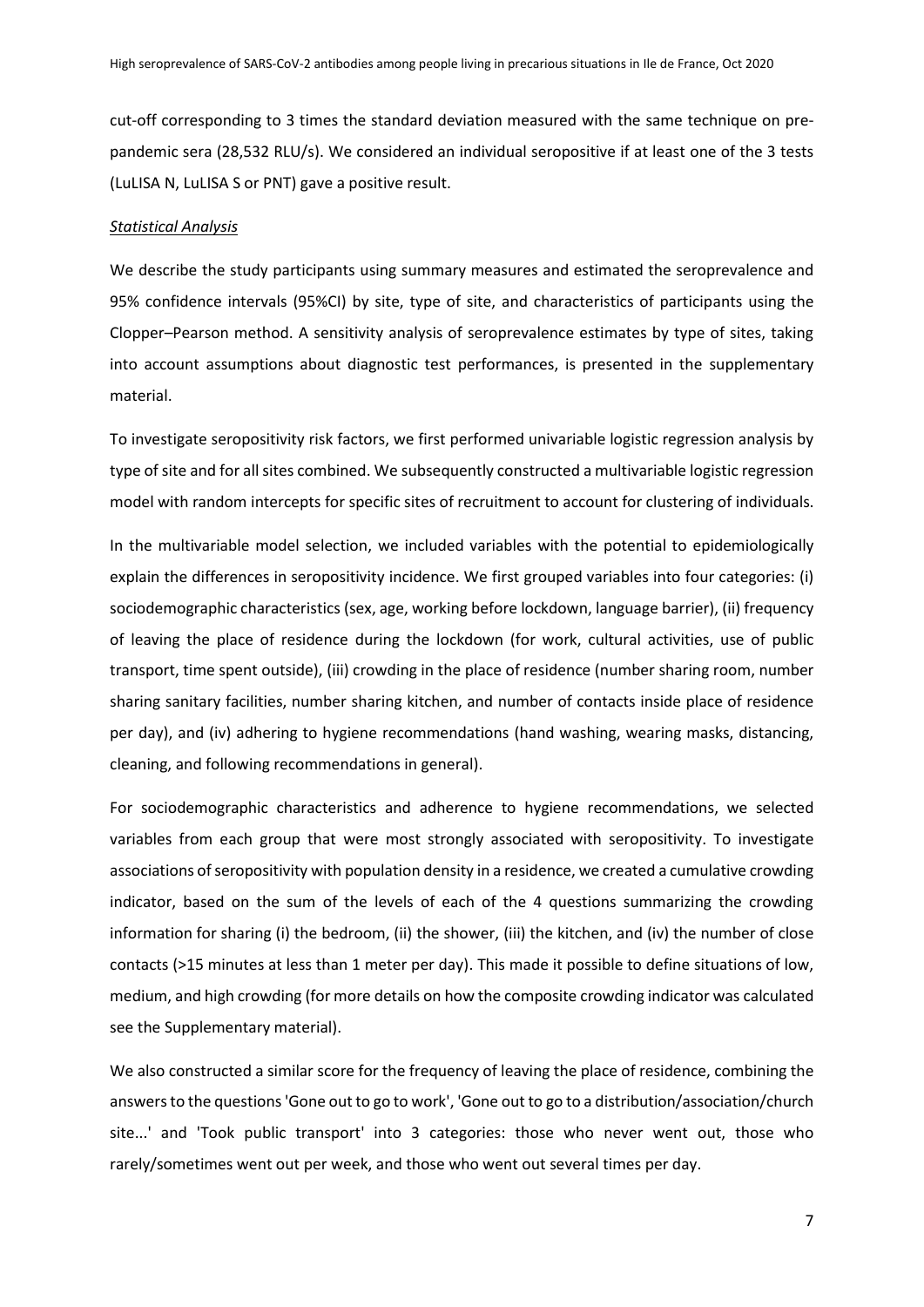Other variables investigated were: tobacco use, awareness of a close contact with COVID cases, having transited through a gymnasium at the beginning of the lockdown (as an indicator for living in a crowded place before moving to a specific site), and the type of site. We then performed backwards variable selection, so that only variables with p<=0.05 were retained in the final model. A sensitivity analysis of the multivariable risk factor analysis is presented in the supplementary material.

### *Ethical considerations*

This protocol was approved by the MSF ethics review board on 18 June 2020, reference number 2044) and by the Comité de Protection des Personnes (CPP), Ile de France, Paris XI, approved 19 June 2020 (reference number 20050-62628).

### **Results**

Between 23 June and 2 July 2020, we conducted a cross-sectional seroprevalence study among 829 people living in 14 facilities: 2 food distribution sites, 2 workers' residences and 10 emergency shelters. Depending on the site, between 1 in 10 and one third of participants randomly selected for participation were replaced with another participant from the same site, due to absence or refusal. After cleaning the data and consolidating the results, 818 people were included in all the sites and received their serological results for these SARS-COV-2 assays.

#### *Characteristics of study participants*

Overall, 79.6% (95%CI 76.7-82.3) of study participants were male with an overall sex ratio of 3.9. There were no females present in workers' residences. The mean age of participants was 39 years, with 49.0% (95%CI 45.5-52.5) of the population younger than 35 years; the population recruited from food distribution sites was older on average than the one living in shelters (mean age=31.8 vs 49.0; p=0.001). Comorbidities were reported for 20.8% (95%CI% 18.1-23.7) of participants; the most commonly reported health problems were hypertension (8.3%; 95%CI 6.5-10.4) and diabetes (5.6%; 95%CI 4.1- 7.4). More than half of the surveyed population reported never smoking (54.1%; 50.6-57.6).

Participants recruited from food distribution sites resided in different types of housing: 18.2% (95%CI 6.4-41.8) in their own residence, 40.9% (95%CI 21.6-63.5) in shelters (emergency or other) and 36.3% (95%CI 18.2-59.4) in the streets or in a camp.

The majority of participants (90.7%, 95%CI 88.5-92.6) were not born in France, and almost a quarter of all participants (22.7%; 95%CI 19.9-25.8) had been residing in France for less than a year. Two-thirds (68.1%; 95%CI 64.8-71.3) of participants reported having medical coverage (French national social security or French state medical aid); 64.3% (95%CI 60.9-67.6) reported an education level up to middle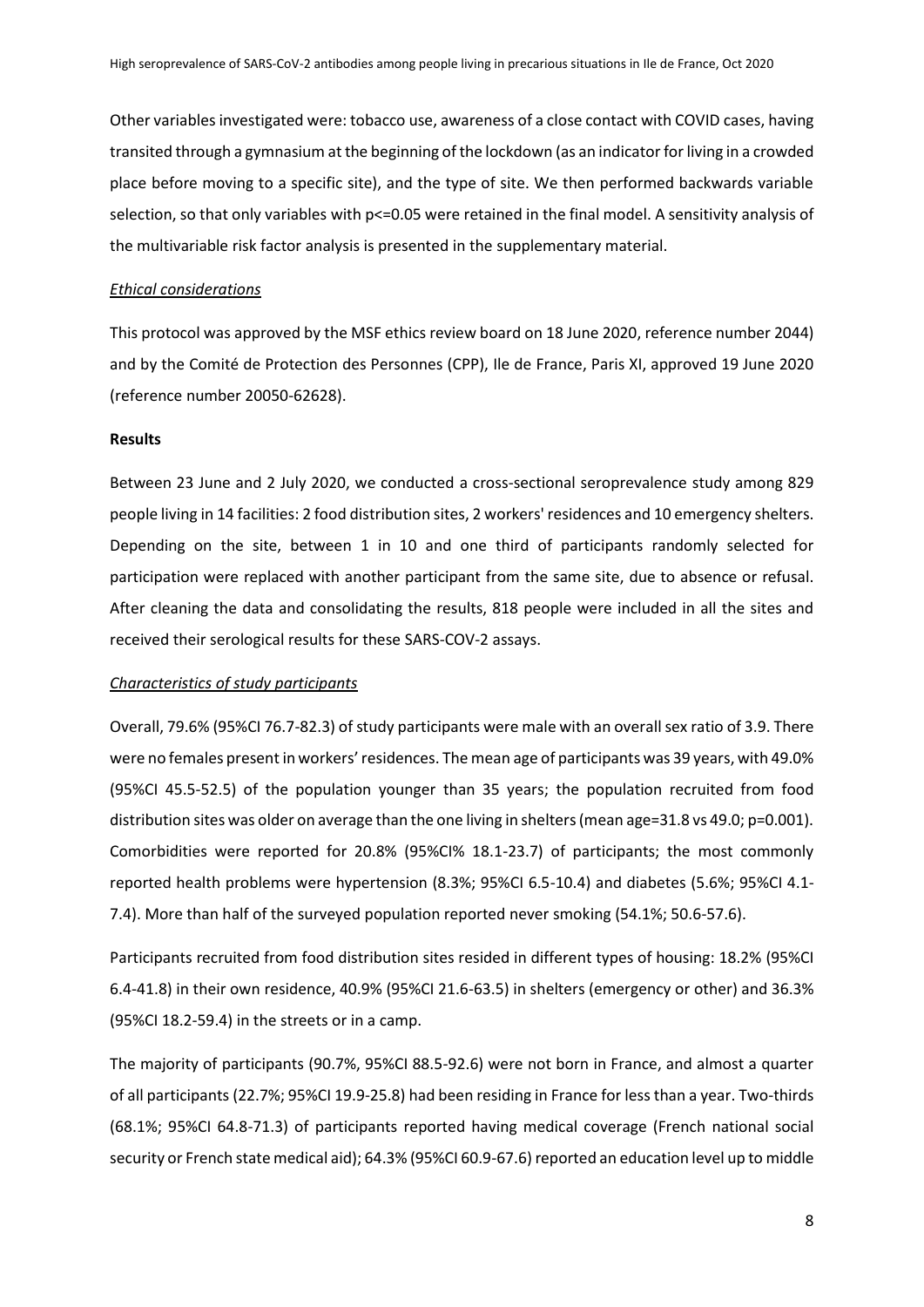school. Overall, most participants were not working before the lockdown (77.5 % [74.4-80.3]), with the exception of participants from the workers' residences, 59.7 % (9%CI 50.5-68.4] of whom reported a professional activity before the lockdown.

Living conditions varied by site type. Workers' residences were more crowded than the other types, where one third (33.6%, 95%CI 25.3-42.7) of participants reported sharing a room with 2-5 other individuals and 21.3% (95%CI 14.4-29.6) with more than five individuals. Among participants from emergency shelters, 59.3% (95%CI 55.0-63.6) shared a room with a second person but rarely with more than five individuals (4%, 95%CI 2.5-6.1), while nearly half (47.8%, 95%CI 39.2-56.5) of participants recruited from food distribution sites did not share accommodation with anyone.

#### *Seroprevalence*

Overall, 426/818 individuals tested positive by any serological test. Seroprevalence varied significantly by type of site (chi² p<0.001) (Figure 1). It was highest at 88.7% (95%CI 81.8-93.2) among individuals living in the two workers' residences, followed by 50.5 % (95%CI 46.3-54.7) in the 10 emergency shelters and 27.8 % (95%CI 20.8-35.7) among individuals recruited from the two food distribution sites. Seroprevalence also varied between facilities of the same type: 23-62% in emergency shelters, 18-35% in food distribution sites and 82-94% in workers' residences.

The pseudo-neutralization test was positive for 303 out of these 818 individuals. This assay suggests that the seropositive population could therefore be protected against COVID-19 infection, at least at the time of the sample survey (supplementary materials, Table S1).

Correlations and concordance between the three serology techniques were found to be strong (supplementary materials Figure S2-3 and Table S1).

#### Risk factors

In univariable analysis, the most strongly associated risk factors of seropositivity were those linked to crowded living conditions. The odds of seropositivity was 4.3 times (95%CI 2.2-8.4, p<0.001) higher among individuals sharing a room with more than five individuals compared to those not sharing a room; and 3.1 (95%CI 2.0-5.0, p<0.001) times higher among individuals sharing sanitary facilities with more than five individuals compared to those not sharing the facilities (Table 1). The odds of seropositivity increased with the level of crowding with an odds ratio (OR) of 3.6 (95%CI 2.0-6.3; p<0.001) for medium and an OR of 6.7 (95%CI 3.6-12.5; p<0.001) for high crowding compared to individuals with a low crowding composite indicator.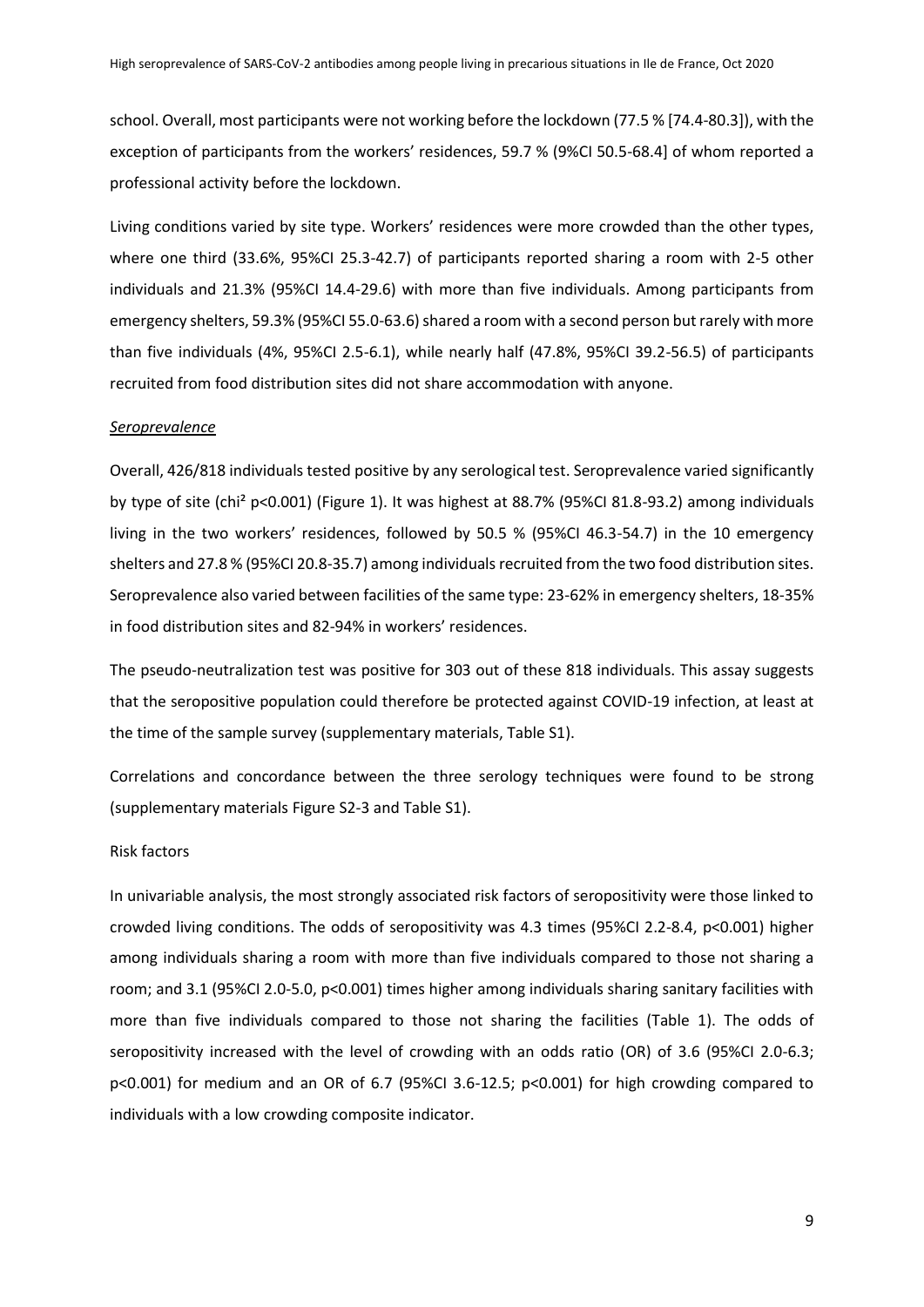The odds of seropositivity were higher among participants who reported a transit stay in a gymnasium during the lockdown compared to those who did not (OR 2.8; 95%CI 1.1-7.2; p=0.03). There was no significant difference in seropositivity between individuals who were aware of COVID cases among their close contacts and those who were not aware (OR 1.2; 95%CI 0.8-1.8, p=0.41). The main factor associated with a reduction of exposure to the virus was the frequency of leaving the place of residence where the odds of seropositivity were significantly lower among individuals who left the residence sometimes (OR 0.6, 95%CI 0.4-0.8, p=0.001) or who left the residence nearly every day (OR 0.4, 95%CI 0.2-0.6, p<0.001) compared to those who reported never leaving the residence during the lockdown period. The odds of seropositivity were also lower among individuals who reported regular consumption of tobacco compared to those who reported to have never smoked (OR 0.5, 95%CI 0.3- 0.6). However, individuals who reported having adhered to hygiene recommendations most of the time did not have a lower odds of seropositivity compared to those who reported not following the recommendations (OR 1.3; 95%CI 0.8-2.1, p=0.27).

In multivariable analysis, the odds of seropositivity remained higher among individuals who lived in more crowded sites (medium: adj. OR 2.7, 95%CI 1.5-5.1, p=0.002; high: adj. OR 3.4, 95%CI 1.7-6.9, p<0.001; compared to individuals with low crowding composite indicators) and those who reported transit through a gymnasium during the lockdown (adj. OR 3.1, 95%CI 1.2-8.1, p<0.001) (Table 2). The association with site type also remained significant, where the odds of seropositivity was 12.0 (adj. OR, 95%CI 5.6-25.6, p<0.001) times higher among individuals from workers' residences, and 1.7 (adj. OR, 95%CI 1.1-2.7, p=0.025) times higher among individuals from emergency shelters compared to those recruited from food distribution sites. The odds of seropositivity decreased with frequency of leaving the place of residence (left sometimes: adj. OR 0.6, 95%CI 0.4-0.8, p=0.003; left nearly every day: adj. OR 0.4, 95%CI 0.2-0.7, p<0.001; compared to those reporting never leaving the place of residence). Moreover, the odds of seropositivity was lower among regular smokers compared to those who never smoked (adj. OR 0.4, 95%CI 0.3-0.7, p<0.001) and among female than male participants (adj. OR 0.5, 95%CI 0.4-0.8, p=0.01).

#### *Symptoms*

More than two-thirds of seropositive individuals (68.3%; 95%CI 64.2-72.2) did not report any symptoms during the recall period since 1 March (implying a high proportion of asymptomatic infections). In contrast, 50.2% (95%CI 46.0-54.3) of individuals who did not report symptoms were found to be seropositive. While not statistically significant, there was a trend in association between the report of symptoms associated with COVID and seropositivity: people who were seropositive had a 30% higher odds of reporting symptoms than those who were not (OR 1.3, 95%CI 1.0-1.8, p=0.09).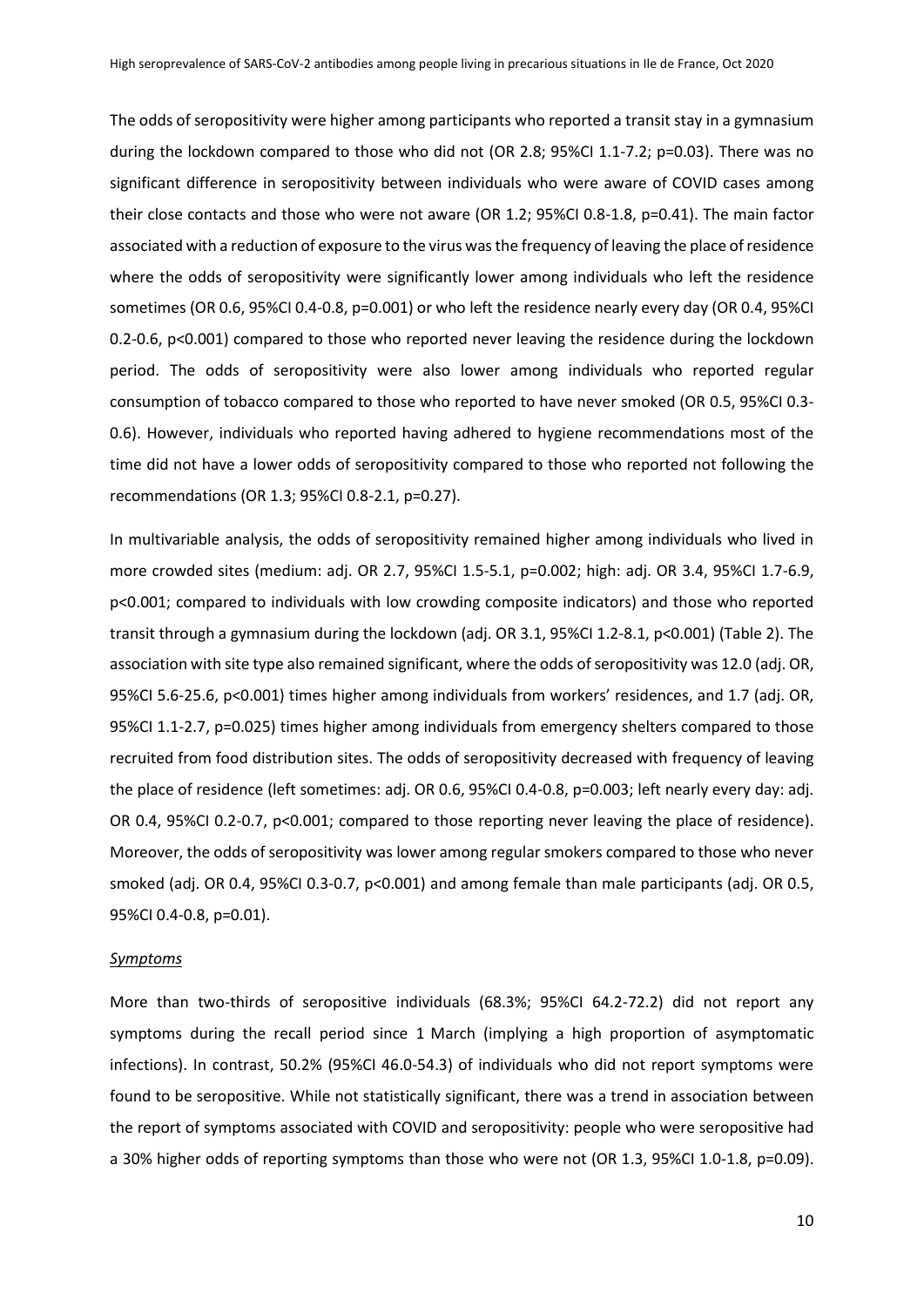However, when looking at individual symptom types, six of the twelve reported symptoms were found significantly associated with seropositivity when comparing individuals with severe versus mild or no symptoms (Figure 2), including loss of taste (OR 6.6, 95%CI 2.3-18.9, p<0.001), fever (OR 4.3, 95%CI 2.3-7.8, p<0.001), loss of smell (OR 4.0, 95%CI 1.6-9.9, p=0.003), shivering (OR 3.2, 95%CI 1.5-7.2, p=0.004), fatigue (OR 2.3, 95%CI 1.3-4.2, p=0.007) and cough (OR 2, 95%CI 1.1-3.6, p=0.03). Twentyfive of 238 participants with symptoms (10.5%) reported having tested for COVID by PCR before our survey, of whom nine had a positive result and seven were admitted to COVID treatment centres.

### **Discussion**

This study is the first in Europe to evaluate the exposure to SARS-COV-2 virus of populations who lived in precarious situations during the first months of the COVID-19 pandemic. The results show overall a high exposure to SARS-COV-2 with important variations between sites. This study also identifies overcrowding as the most important factor to explain the variability in exposure rather than reported adherence to the recommended preventive measures. The results further suggest living conditions within the place of residence as the most important risk factor related to exposure, as frequently leaving the place of residence was associated with a lower risk of being seropositive. Coherent with other studies (22,23) evaluating the spectrum of COVID-19 disease, there was a high proportion of asymptomatic or paucisymptomatic infections (up to 68%) in a population that is younger on average than the general European population. Combined with the high proportion of exposed individuals, the high proportion of asymptomatic cases puts into question the pertinence of epidemic surveillance strategies solely based on the identification of symptomatic cases and their contacts.

Our study has several limitations. First, the cross-sectional study design does not make it possible to determine when participants became seropositive. In relation to the sampling strategy, the selection of the study sites was not random, but determined by the locations where MSF had an operational activity during the first wave of the pandemic in Ile-de-France, and also other operational considerations like agreement to allow the survey team access, and security constraints. Therefore, our results should be considered only valid for the locations where the study was conducted and should not be extrapolated to other populations living in similar precarious situations in France or elsewhere. The selection of participants within the study sites could be potentially subject to bias despite the efforts made by the study team to obtain a representative sample since up to a third of those originally selected for inclusion were replaced by another participant. If those replacing the initially selected individuals had a higher risk of exposure, for example because of spending more time within the place of residence, this could have led to an overestimate of prevalence in the study population. On the other hand, refusal to participate could have been higher among those who had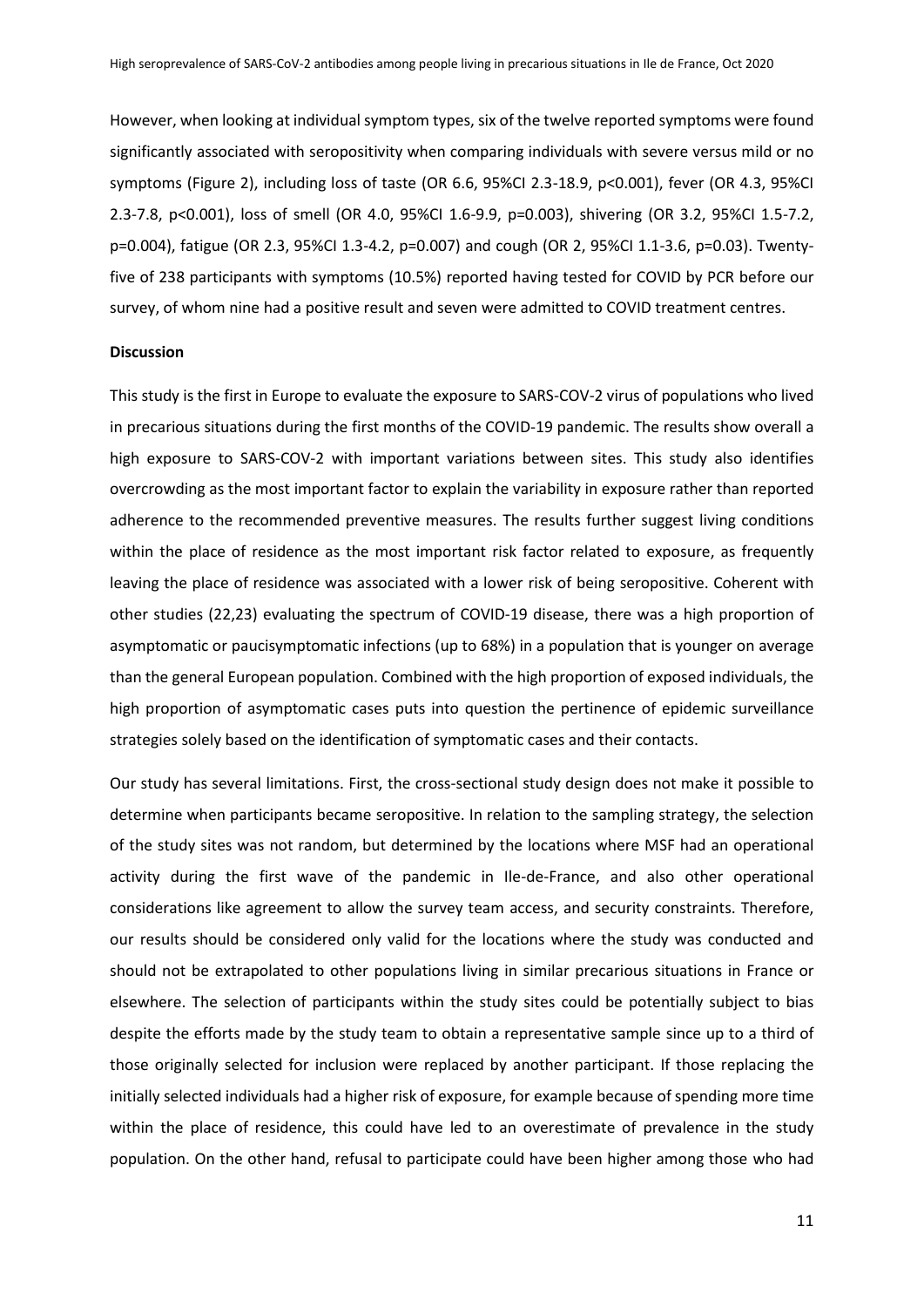undergone a previous PCR test, which would bias the seroprevalence estimate in the opposite direction. In addition to possible selection bias, information bias could have affected the measurements of other exposures which were orally reported, including the living conditions before and during confinement, COVID symptoms and their period of onset, or the respect of prevention measures. We also cannot exclude social desirability bias with respect to certain issues (compliance with containment measures and prevention measures, in particular) that could potentially underestimate exposure. Our efforts to mitigate information biasincluded the use of standardized pretested questionnaires, training of the study team and the participation of translators in the course of the interviews.

Previous evaluation of the LuLISA tests have shown very high sensitivity and specificity. These estimates may, however, be revised in the future when results of other evaluation studies become available. Although we cannot exclude misclassification of some tested samples, our sensitivity analysis showed that even assuming a diagnostic test sensitivity or specificity as low as 70%, seroprevalence estimates by type of sites remain high (82.4-95.0% for workers' residences, 34.7-62.0% for emergency shelters, and 16.2-38.5% for food distribution sites) (Supplementary material).

While several definitions of overcrowding exist, in Europe and North America it is defined as more than one single person or couple per habitable room (24). In this adult study population, only 23.4% [20.4- 26.5] overall reported having a single occupancy room; additionally, only 14.9% [12.6-17.6] had their own bathroom and 23.7% [20.8-26.8] their own kitchen. A recent computer-based study of the homeless population in England also emphasized the importance of single-room accommodation, combined with heightened infection prevention methods, in preventing COVID-19 deaths (25). Congregate housing conditions, whether long term or as temporary emergency measures, carry risks during an infectious disease outbreak that should be weighed against the risks in remaining unsheltered. The extent to which these risks can be mitigated, using masks and hand hygiene in crowded living environments and or situations with high seroprevalence as seen in our study, remains uncertain. It may be that the good reported adherence to hygiene measures and frequently reported mask wearing contributed to the high proportion of asymptomatic infections seen in this study (26). It is known that lack of housing is a risk factor for poor physical and mental health, and overcrowding is a known risk factor for infectious diseases (27,28). This poses a complex dilemma for public health policy makers who aim to balance individual health risks and public health in the face of a global pandemic. While ours is the first study to identify overcrowding specifically as a risk factor for SARS-CoV-2 seropositivity among an already vulnerable population in IDF, high household membership has been identified as a risk factor for COVID-19 in a recent study in the general population of France (4) as well as in a study focusing on a cohort of pregnant women tested for SARS-CoV-2 RNA in New York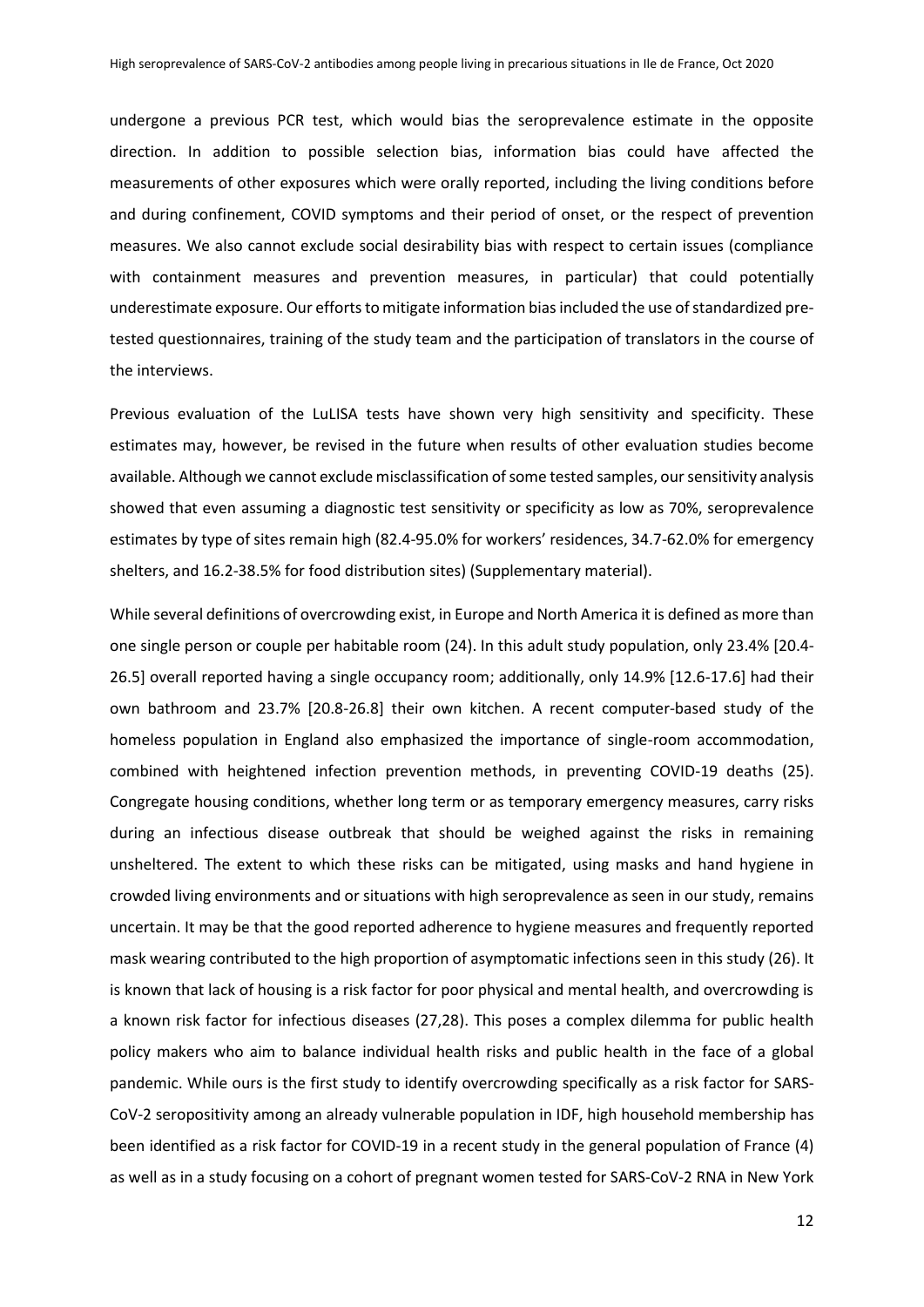City(28). Many others have shown that the COVID-19 pandemic highlights existing socioeconomic and racial inequalities and inequities (30–32).

In conclusion, the results presented here highlight a high level of exposure to SARS-COV-2 virus, but with substantial variability among our sampled population. This underscores the importance of identifying populations at high risk of exposure and the need to understand the factors that determine this risk to orient prevention and control strategies, and to adapt them to the specific needs of the affected population. The relocation of individuals living in insecure conditions, and especially those at highest risk of severe disease (i.e. elderly individuals and/ or individuals with certain comorbidities), should be implemented as a priority; they should be housed in residences ensuring there is no overcrowding, with a limited number of people per room and suitable sanitary facilities. Considering the high level of seroprevalence, older age on average and other risk factors found at workers residences these should be prioritized in terms of intervention strategies to prevent severe cases.

Finally, in view of the lack of data in many parts of the world at present, it is important to supplement these results with other epidemiological studies in populations experiencing similar vulnerable conditions, and to combine this information with qualitative information in order to properly protect those that need it the most.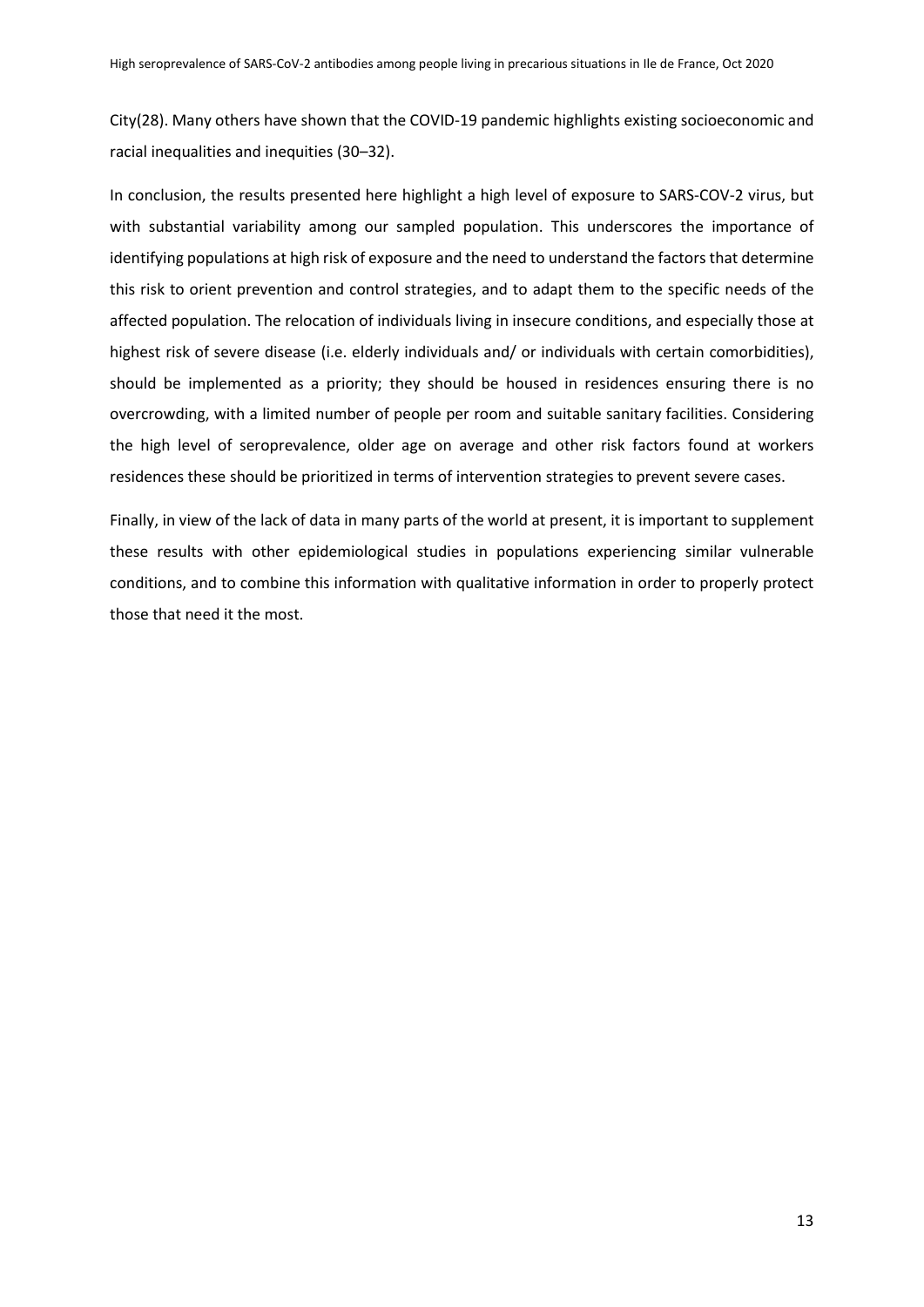### **Acknowledgments**

Authors want to thank all the participants to the survey, as well as the managers of the hostels and emergency shelters who made the survey possible.

The authors also thank the team from the Mission France Project Team: Arielle Calmejane, Cécile Arondel, Flora Boirin and Vanessa Lalouelle. We also thank the nurses for their hard work and availability: Ophélie Cahu, Aurélie Rawinski, Valérie Tacussel and Elodie Tarral. The interviews have been thoroughly conducted by Rachid Kaddour, Marine Labatut, Saeed Shairzad, Tara Singh, Juliette Dechaux, Margot Dupe, Diane Goulas, Prisla Mogango, Sarah Perretti and Ciamony Mohammadi.

The authors thank Nicolas Escriou, Marion Gransagne (Innovation Laboratory: Vaccine), Stéphane Pètres, François Dejardin (Production and purification of recombinant proteins technological platform), Sébastien Brulé, Sylviane Hoos, Bertrand Raynal and Patrick England (Molecular Biophysics Platform) for the protein target design, production and quality control at Institut Pasteur. The authors thank Olivier Helynck and Hélène Munier-Lehmann for sample handling automation (Chemistry and Biocatalysis, Institut Pasteur). This work was made possible thanks to the financial support obtained through the « URGENCE nouveau coronavirus » fundraising campaign of Institut Pasteur and the financial support of the Fondation Total. LuLISA development has been supported by IARP Pasteur-Carnot MI (2019-2020). We thank the technical support of Berthold France and Berthold Technologies Germany.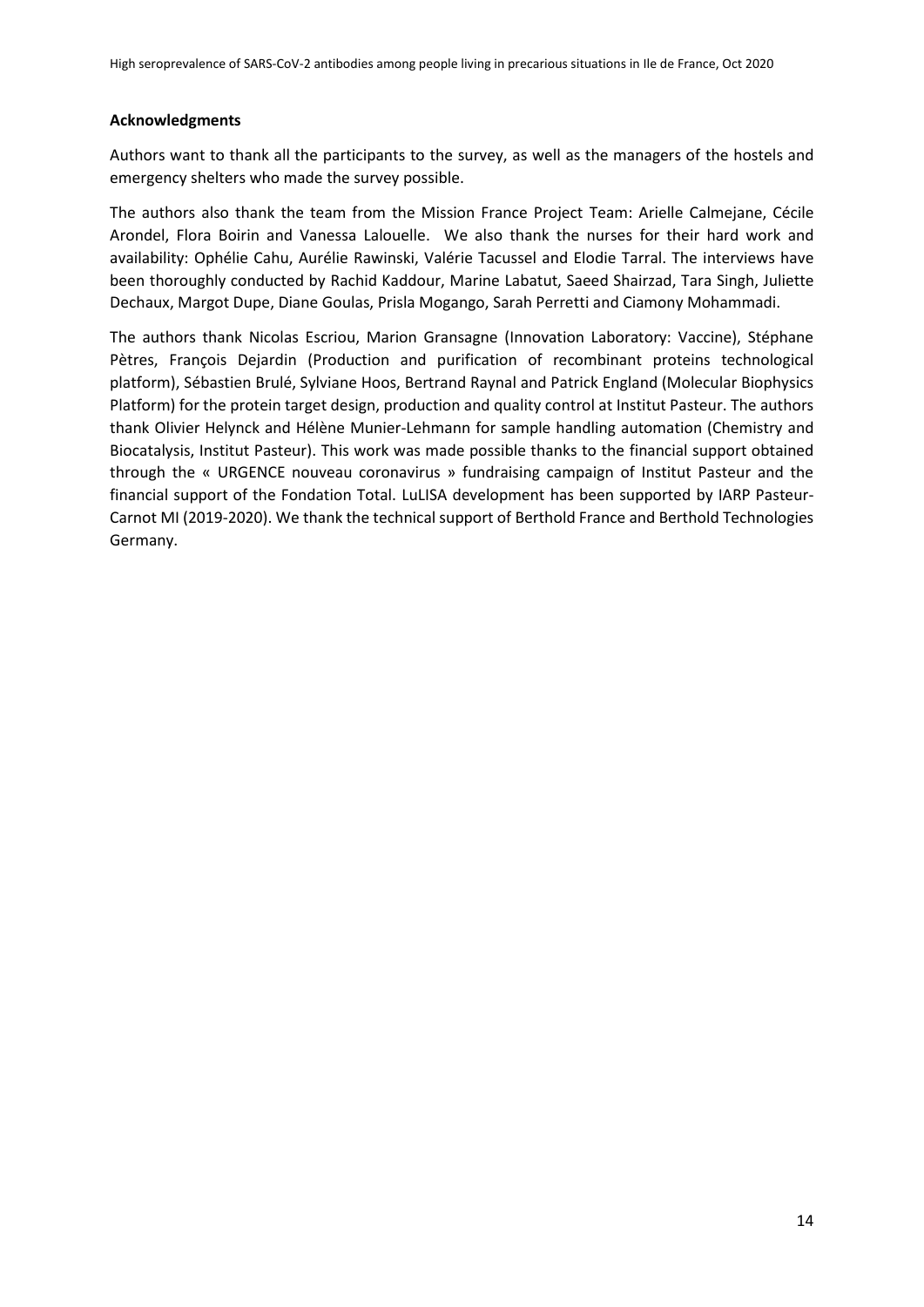## **References**

- 1. World Health Organization. Weekly Epidemiological Update Coronavirus disease 2019 (COVID-19) 21 September 2020 [Internet]. 2020 [cited 2020 Sep 22]. Available from: https://www.who.int/docs/default-source/coronaviruse/situation-reports/20200921-weeklyepi-update-6.pdf?sfvrsn=d9cf9496\_4
- 2. Lescure F-X, Bouadma L, Nguyen D, Parisey M, Wicky P-H, Behillil S, et al. Clinical and virological data of the first cases of COVID-19 in Europe: a case series. Lancet Infect Dis. 2020;20(6):697– 706.
- 3. Salje H, Tran Kiem C, Lefrancq N, Courtejoie N, Bosetti P, Paireau J, et al. Estimating the burden of SARS-CoV-2 in France. Science. 2020 Jul 10;369(6500):208–11.
- 4. Carrat F, de Lamballerie X, Rahib D, Blanche H, Lapidus N, Artaud F, et al. Seroprevalence of SARS-CoV-2 among adults in three regions of France following the lockdown and associated risk factors: a multicohort study. [Internet]. Infectious Diseases (except HIV/AIDS); 2020 Sep [cited 2020 Sep 25]. Available from: http://medrxiv.org/lookup/doi/10.1101/2020.09.16.20195693
- 5. Iversen K, Bundgaard H, Hasselbalch RB, Kristensen JH, Nielsen PB, Pries-Heje M, et al. Risk of COVID-19 in health-care workers in Denmark: an observational cohort study. Lancet Infect Dis. 2020 Aug 3;
- 6. Houlihan CF, Vora N, Byrne T, Lewer D, Kelly G, Heaney J, et al. Pandemic peak SARS-CoV-2 infection and seroconversion rates in London frontline health-care workers. The Lancet. 2020 Jul 25;396(10246):e6–7.
- 7. Lindahl JF, Hoffman T, Esmaeilzadeh M, Olsen B, Winter R, Amer S, et al. High seroprevalence of SARS-CoV-2 in elderly care employees in Sweden. Infect Ecol Epidemiol. 2020 Aug 5;10(1):1789036.
- 8. Goldberg SA, Lennerz J, Klompas M, Mark E, Pierce VM, Thompson RW, et al. Presymptomatic Transmission of SARS-CoV-2 Amongst Residents and Staff at a Skilled Nursing Facility: Results of Real-Time PCR and Serologic Testing. Clin Infect Dis Off Publ Infect Dis Soc Am. 2020 Jul 15;
- 9. Middleton J, Reintjes R, Lopes H. Meat plants-a new front line in the covid-19 pandemic. BMJ. 2020 09;370:m2716.
- 10. Steinberg J, Kennedy ED, Basler C, Grant MP, Jacobs JR, Ortbahn D, et al. COVID-19 Outbreak Among Employees at a Meat Processing Facility -South Dakota, March-April 2020. MMWR Morb Mortal Wkly Rep. 2020 Aug 7;69(31):1015–9.
- 11. On comptait 3 552 SDF dans les rues de Paris à la fin de janvier. Le Monde.fr [Internet]. 2020 Feb 11 [cited 2020 Sep 21]; Available from: https://www.lemonde.fr/societe/article/2020/02/11/plus-de-3-550-sans-abri-recenses-a-la-finde-janvier-a-paris-selon-la-mairie\_6029150\_3224.html
- 12. Fondation Abbe Pierre. l'État du mal-logement en France 2020 [Internet]. 2020 [cited 2020 Sep 21]. Available from: https://www.fondation-abbepierre.fr/documents/pdf/reml2020\_rapport\_complet\_web.pdf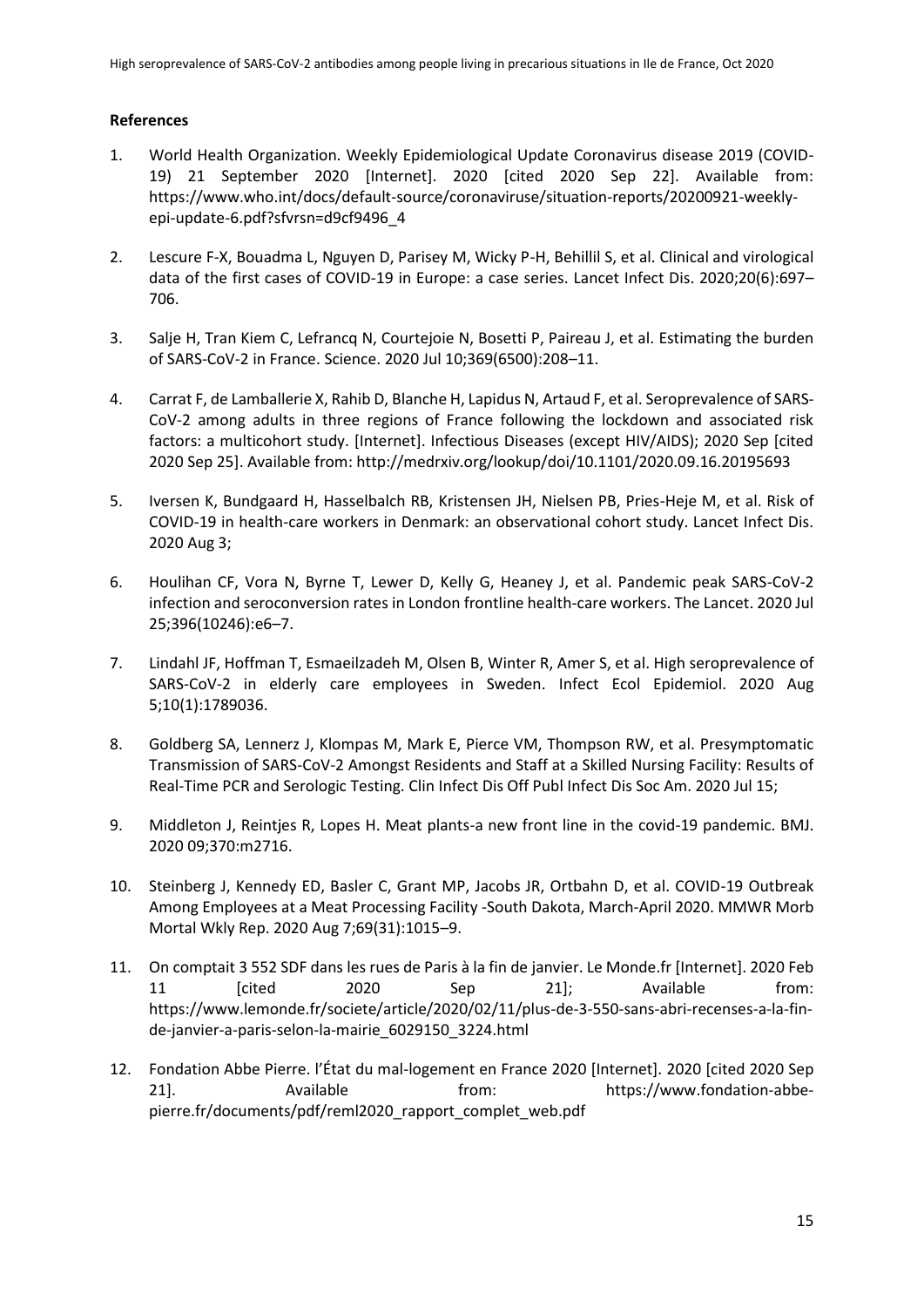- 13. Fazel S, Geddes JR, Kushel M. The health of homeless people in high-income countries: descriptive epidemiology, health consequences, and clinical and policy recommendations. Lancet Lond Engl. 2014 Oct 25;384(9953):1529–40.
- 14. Lima NNR, de Souza RI, Feitosa PWG, Moreira JL de S, da Silva CGL, Neto MLR. People experiencing homelessness: Their potential exposure to COVID-19. Psychiatry Res. 2020;288:112945.
- 15. Eckerle I, Meyer B. SARS-CoV-2 seroprevalence in COVID-19 hotspots. Lancet Lond Engl [Internet]. 2020 Jul 6 [cited 2020 Jul 28]; Available from: https://www.ncbi.nlm.nih.gov/pmc/articles/PMC7336129/
- 16. Les projets de recherche (coronavirus) [Internet]. Institut Pasteur. 2020 [cited 2020 Sep 21]. Available from: https://www.pasteur.fr/fr/espace-presse/mobilisation-coronavirus/projetsrecherche-coronavirus
- 17. EpiCOV : Connaître le statut immunitaire de la population pour guider la décision publique [Internet]. Salle de presse | Inserm. 2020 [cited 2020 Sep 21]. Available from: https://presse.inserm.fr/epicov-connaitre-le-statut-immunitaire-de-la-population-pour-guiderla-decision-publique/39141/
- 18. Goyard S, Balbino B, Chinthrajah RS, Lyu SC, Janin YL, Bruhns P, Poncet P, Galli SJ, Nadeau KC, Reber LL, Rose T. A highly sensitive bioluminescent method for measuring allergen-specific IgE in microliter samples. Allergy. 2020 May 14. doi: 10.1111/all.14365. Epub ahead of print. PMID: 32407549.
- 19. Coutant EP, Goyard S, Hervin V, et al. Gram-scale synthesis of luciferins derived from coelenterazine and original insights into their bioluminescence properties. Organic & Biomolecular Chemistry. 2019 Apr;17(15):3709-3713. DOI: 10.1039/c9ob00459a.
- 20. Coutant EP, Gagnot G, Hervin V, Baatallah R, Goyard S, Jacob Y, Rose T, Janin YL. Bioluminescence Profiling of NanoKAZ/NanoLuc Luciferase Using a Chemical Library of Coelenterazine Analogues. Chemistry. 2020 Jan 16;26(4):948-958. doi: 10.1002/chem.201904844. Epub 2020 Jan 17. PMID: 31765054.
- 21. Grzelak L, Temmam S, Planchais C, Demeret C, Tondeur L, Huon C, et al. A comparison of four serological assays for detecting anti-SARS-CoV-2 antibodies in human serum samples from different populations. Sci Transl Med. 2020 02;12(559).
- 22. Feaster M, Goh Y-Y. High Proportion of Asymptomatic SARS-CoV-2 Infections in 9 Long-Term Care Facilities, Pasadena, California, USA, April 2020 -Volume 26, Number 10—October 2020 - Emerging Infectious Diseases journal -CDC. [cited 2020 Sep 22]; Available from: https://wwwnc.cdc.gov/eid/article/26/10/20-2694\_article
- 23. Lechien JR, Chiesa-Estomba CM, Place S, Van Laethem Y, Cabaraux P, Mat Q, et al. Clinical and epidemiological characteristics of 1420 European patients with mild-to-moderate coronavirus disease 2019. J Intern Med. 2020;288(3):335–44.
- 24. Information NC for B, Pike USNL of M 8600 R, MD B, Usa 20894. WHO Housing and Health Guidelines [Internet]. World Health Organization; 2018 [cited 2020 Sep 21]. Available from: https://www.ncbi.nlm.nih.gov/books/NBK535293/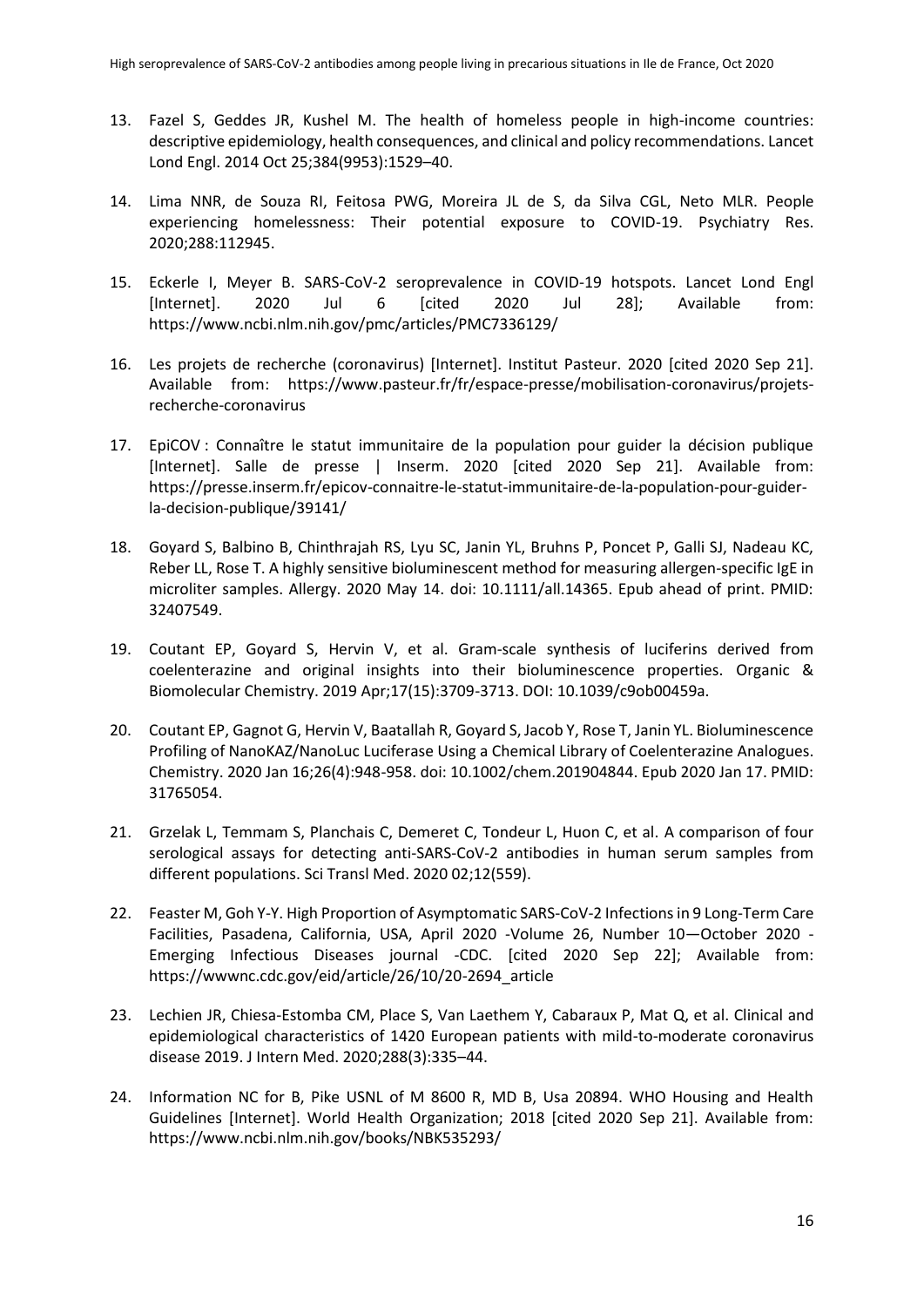- 25. Lewer D, Braithwaite I, Bullock M, Eyre MT, White PJ, Aldridge RW, et al. COVID-19 among people experiencing homelessness in England: a modelling study. Lancet Respir Med [Internet]. 2020 Sep 23 [cited 2020 Sep 25];0(0). Available from: https://www.thelancet.com/journals/lanres/article/PIIS2213-2600(20)30396-9/abstract
- 26. Gandhi M, Rutherford GW. Facial Masking for Covid-19 Potential for "Variolation" as We Await a Vaccine. N Engl J Med. 2020 Sep 8;0(0):null.
- 27. Hammer CC, Brainard J, Hunter PR. Risk factors and risk factor cascades for communicable disease outbreaks in complex humanitarian emergencies: a qualitative systematic review. BMJ Glob Health [Internet]. 2018 Jul 6 [cited 2020 Sep 22];3(4). Available from: https://www.ncbi.nlm.nih.gov/pmc/articles/PMC6038842/
- 28. Bamrah S, Yelk Woodruff RS, Powell K, Ghosh S, Kammerer JS, Haddad MB. Tuberculosis among the homeless, United States, 1994–2010. Int J Tuberc Lung Dis Off J Int Union Tuberc Lung Dis. 2013 Nov;17(11):1414–9.
- 29. Emeruwa UN, Ona S, Shaman JL, Turitz A, Wright JD, Gyamfi-Bannerman C, et al. Associations Between Built Environment, Neighborhood Socioeconomic Status, and SARS-CoV-2 Infection Among Pregnant Women in New York City. JAMA. 2020 Jul 28;324(4):390–2.
- 30. Kullar R, Marcelin JR, Swartz TH, Piggott DA, Macias Gil R, Mathew TA, et al. Racial Disparity of Coronavirus Disease 2019 in African American Communities. J Infect Dis. 2020 17;222(6):890–3.
- 31. Azria E, Sauvegrain P, Blanc J, Crenn-Hebert C, Fresson J, Gelly M, et al. Racisme systémique et inégalités de santé, une urgence sanitaire et sociétale révélée par la pandémie COVID-19. Gynécologie Obstétrique Fertil Sénologie [Internet]. 2020 Sep 17 [cited 2020 Sep 21]; Available from: http://www.sciencedirect.com/science/article/pii/S2468718920302610
- 32. Schrooyen L, Delforge M, Lebout F, Vanbaelen T, Lecompte A, Dauby N. Homeless people hospitalized with COVID-19 in Brussels. Clin Microbiol Infect [Internet]. 2020 Aug 6 [cited 2020 Sep 21];0(0). Available from: https://www.clinicalmicrobiologyandinfection.com/article/S1198- 743X(20)30478-X/abstract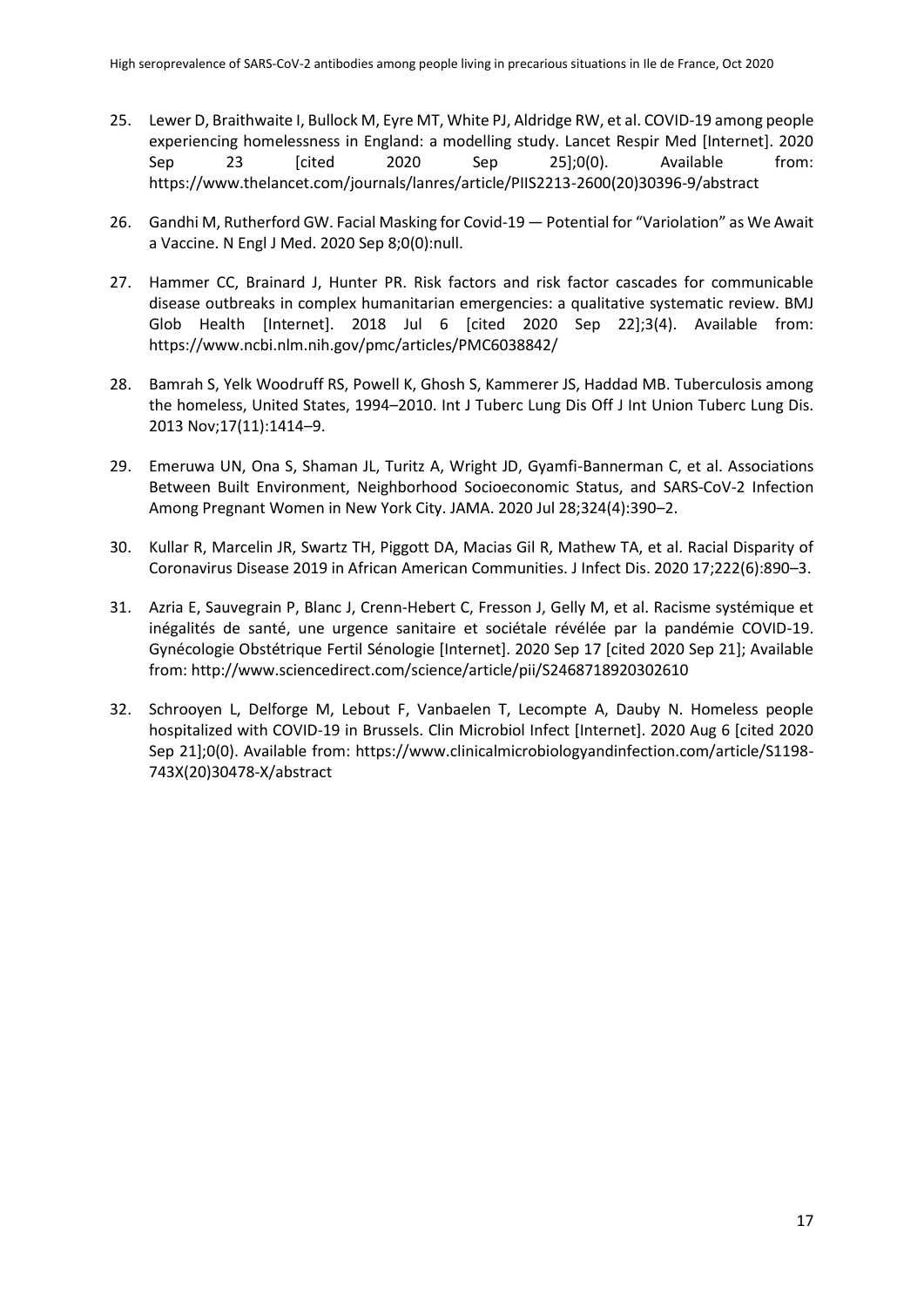## **Figures & Tables**



Figure 1. Seroprevalence by type of recruitment site.





**Table 1.** Risk factors for SARS-CoV-2 seropositivity: univariate analysis.

| <b>Variables</b>           | Nb seropositive/ total | <b>Proportion (CI95%)</b> | <b>OR (CI95%)</b> | p-value |
|----------------------------|------------------------|---------------------------|-------------------|---------|
| Socio-demographic          |                        |                           |                   |         |
| <b>Sex</b>                 |                        |                           |                   |         |
| Male                       | 363/651                | 55.8% [51.8-59.6]         | Ref               |         |
| Female                     | 63/167                 | 37.7% [30.4-45.5]         | $0.5(0.3-0.7)$    | < 0.001 |
| <b>Tobacco consumption</b> |                        |                           |                   |         |
| Never smoker               | 258/441                | 58.5% [53.7-63.1]         | Ref               |         |
| Previous smoker            | 40/72                  | 55.6% [43.4-67.3]         | 0.9(0.5; 1.5)     | 0.638   |
| Occasional smoker          | 38/74                  | 51.4% [39.4-63.1]         | 0.7(0.5; 1.2)     | 0.251   |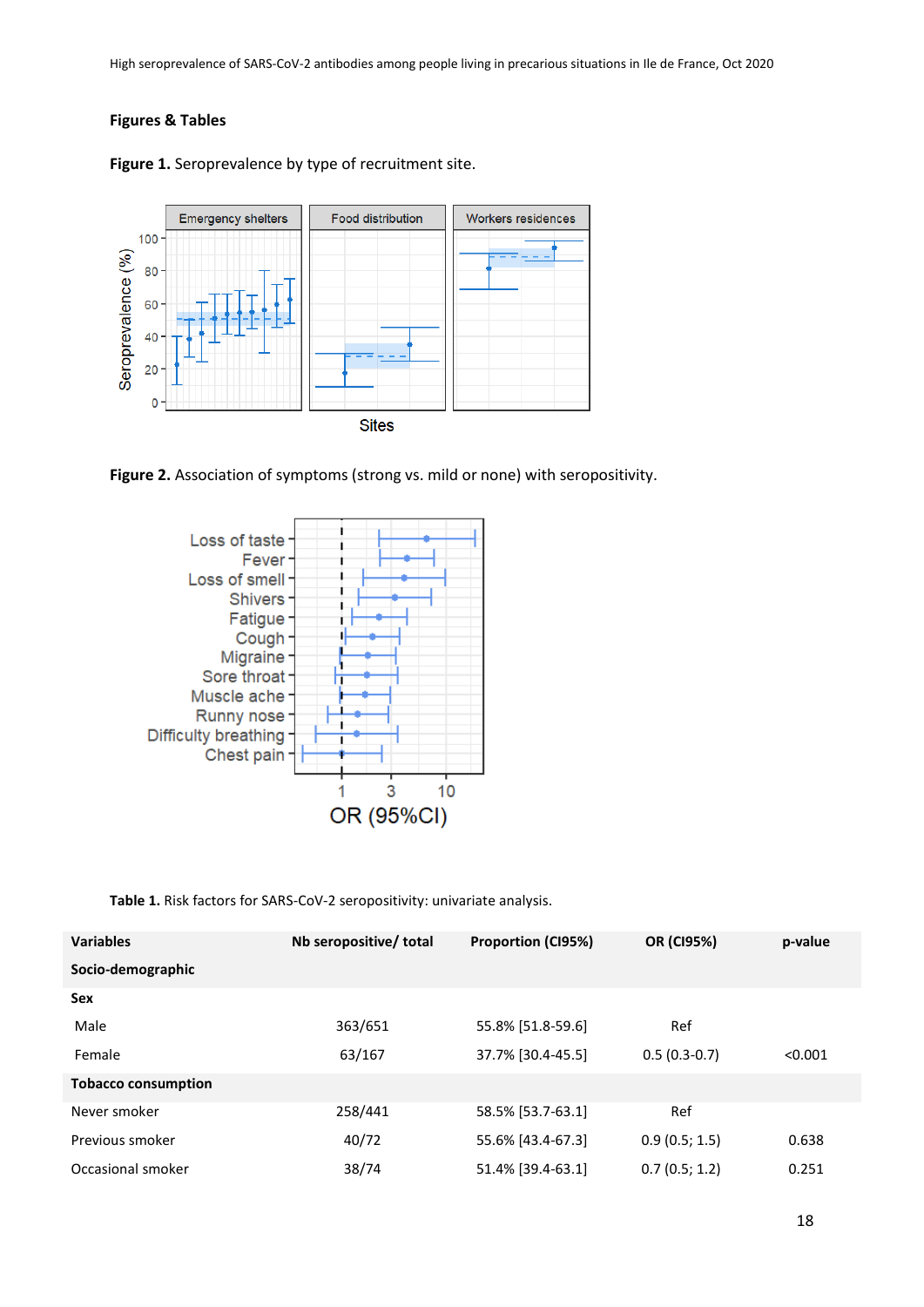| Regular smoker                                                   | 89/228                               | 39% [32.7-45.7]                                                     | 0.5(0.3; 0.6)    | < 0.001 |
|------------------------------------------------------------------|--------------------------------------|---------------------------------------------------------------------|------------------|---------|
| <b>Place of residence</b>                                        |                                      |                                                                     |                  |         |
| Type of site (recruitment)                                       |                                      |                                                                     |                  |         |
| Food distribution site                                           | 42/152                               | 27.8% [21.2-35.5]                                                   | Ref              |         |
| Workers' residence                                               | 110/127                              | 88.7% [81.8-93.2]                                                   | 20.4 (10.5-39.4) | < 0.001 |
| Emergency shelter                                                | 274/543                              | 50.5% [46.3-54.7]                                                   | $2.6(1.8-3.9)$   | < 0.001 |
| Change place of residence for confinement                        |                                      |                                                                     |                  |         |
| No                                                               | 237/468                              | 50.6% [46-55.3]                                                     | Ref              |         |
| Yes                                                              | 189/350                              | 54% [48.6-59.3]                                                     | $1.1(0.9-1.5)$   | 0.341   |
| Transit through gymnasium before confinement                     |                                      |                                                                     |                  |         |
| No                                                               | 408/794                              | 51.4% [47.8-54.9]                                                   |                  |         |
| Yes                                                              | 18/24                                | 75% [53.3-90.2]                                                     | $2.8(1.1 - 7.2)$ | 0.029   |
| Out of place of residence                                        |                                      |                                                                     |                  |         |
| Frequency of leaving place of residence - composite score        |                                      |                                                                     |                  |         |
| Never                                                            | 123/192                              | 64.1% [56.8-70.8]                                                   | Ref              |         |
| Sometimes                                                        | 244/481                              | 50.7% [46.2-55.3]                                                   | $0.6(0.4 - 0.8)$ | 0.002   |
| Every day                                                        | 59/145                               | 40.7% [32.6-49.2]                                                   | $0.4(0.2 - 0.6)$ | < 0.001 |
|                                                                  |                                      |                                                                     |                  |         |
| Time spent outside the residence during confinement              |                                      |                                                                     |                  |         |
| Never                                                            | 89/156                               | 57.1% [48.9-64.9]                                                   | Ref              |         |
| Less than $1 h / day$                                            | 187/349                              | 53.6% [48.2-58.9]                                                   | $0.9(0.6-1.3)$   | 0.469   |
| 1 to 3h/day                                                      | 80/161                               | 49.7% [41.7-57.7]                                                   | $0.7(0.5-1.2)$   | 0.189   |
| More than 3h / day                                               | 65/145                               | 44.8% [36.6-53.3]                                                   | $0.6(0.4-1)$     | 0.034   |
|                                                                  |                                      |                                                                     |                  |         |
| <b>Close contacts</b>                                            |                                      |                                                                     |                  |         |
|                                                                  |                                      | Number of close contacts (>15 min to <1m) inside place of residence |                  |         |
| None                                                             | 100/226                              | 44.2% [38.5-50.1]                                                   | Ref              |         |
| $1 - 4$                                                          | 218/411                              | 53% [48.7-57.4]                                                     | $1.4(1-2)$       | 0.034   |
| $5 - 10$                                                         | 46/84                                | 54.8% [45.1-64.1]                                                   | $1.5(0.9-2.5)$   | 0.1     |
| More than 10                                                     | 62/97                                | 63.9% [54.9-72.0]                                                   | $2.2(1.4-3.6)$   | 0.001   |
|                                                                  | Number of people sharing the bedroom |                                                                     |                  |         |
| None                                                             | 73/182                               | 40.1% [32.9-47.6]                                                   | Ref              |         |
| One other person                                                 | 202/351                              | 57.5% [52.2-62.8]                                                   | $2(1.4-2.9)$     | < 0.001 |
| $2 - 5$                                                          | 103/192                              | 53.6% [46.3-60.9]                                                   | $1.7(1.1-2.6)$   | 0.009   |
| More than 5                                                      | 40/54                                | 74.1% [60.3-85]                                                     | $4.3(2.2-8.4)$   | < 0.001 |
| Number of people sharing the shower / bathroom (neighbours etc.) |                                      |                                                                     |                  |         |
| None                                                             | 40/122                               | 32.8% [24.6-41.9]                                                   | Ref              |         |
| $1 - 5$                                                          | 235/447                              | 52.6% [47.8-57.3]                                                   | $2.3(1.5-3.5)$   | < 0.001 |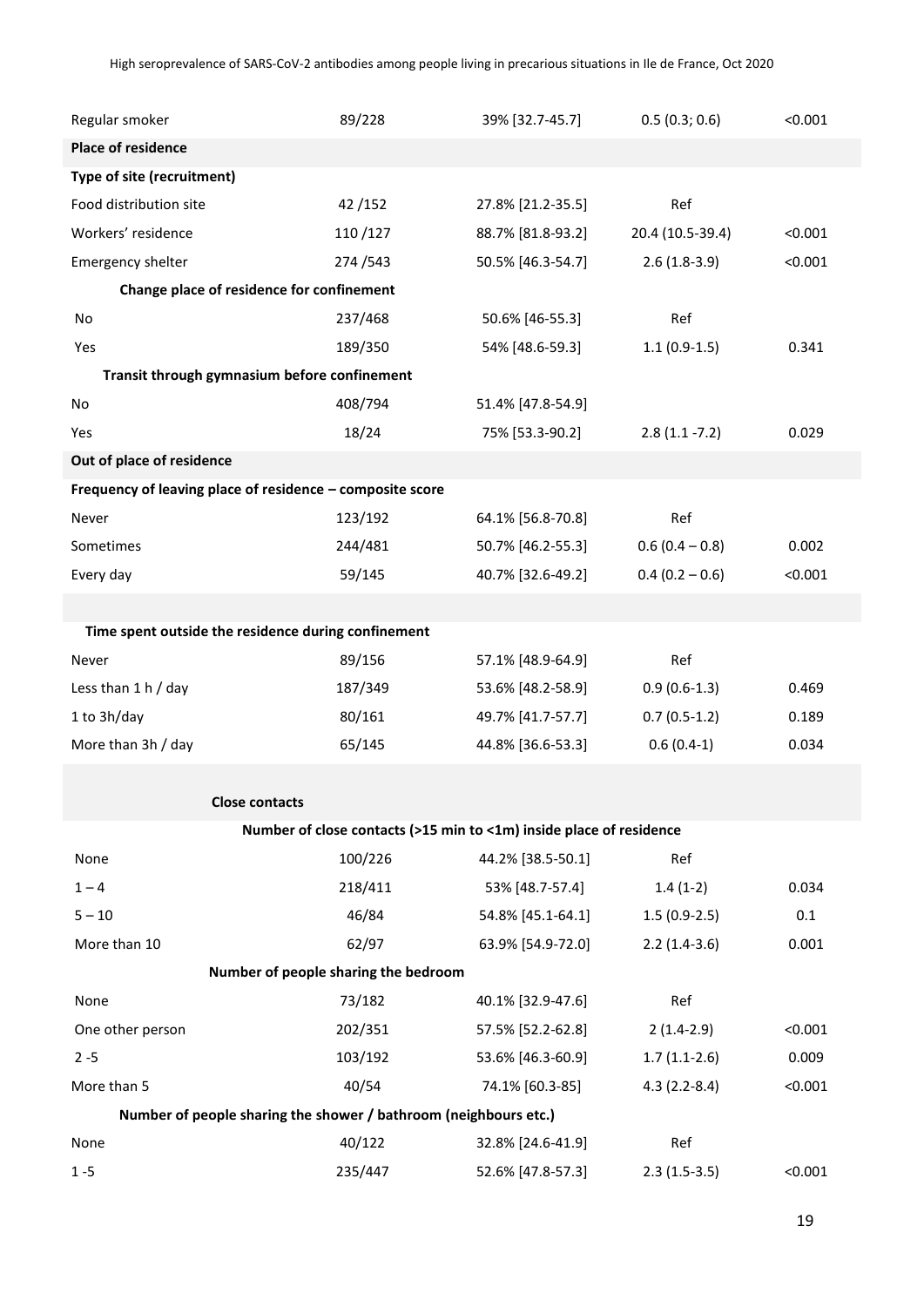| More than 5                                                  | 150/248 | 60.5% [54.1-66.6] | $3.1(2-5)$      | < 0.001 |  |
|--------------------------------------------------------------|---------|-------------------|-----------------|---------|--|
| Number of people sharing the kitchen (e.g. neighbours etc) ? |         |                   |                 |         |  |
| None                                                         | 84/194  | 43.3% [36.2-50.6] | Ref             |         |  |
| $1 - 5$                                                      | 206/426 | 48.4% [43.5-53.2] | $1.2(0.9-1.7)$  | 0.242   |  |
| More than 5                                                  | 136/198 | 68.7% [61.7-75.1] | $2.9(1.9-4.3)$  | < 0.001 |  |
| Aware of anyone in close contacts that had COVID?            |         |                   |                 |         |  |
| No.                                                          | 365/708 | 51.6% [47.8-55.3] | Ref             |         |  |
| Yes                                                          | 56/100  | 56% [45.7-65.9]   | $1.2(0.8-1.8)$  | 0.405   |  |
| Crowding in place of residence – composite score             |         |                   |                 |         |  |
| Low crowding                                                 | 17/72   | 23.6% [14.4-35.1] | Ref             |         |  |
| Medium crowding                                              | 265/506 | 52.4% [47.9-56.8] | $3.6(2.0-6.3)$  | < 0.001 |  |
| High crowding                                                | 135/200 | 67.5% [60.5-73.9] | $6.7(3.6-12.5)$ | < 0.001 |  |

**Table 2.** Risk factors for SARS-CoV-2 seropositivity: multivariate analysis.

| <b>Variable</b>                                           | OR  | CI 95%      | p-value |
|-----------------------------------------------------------|-----|-------------|---------|
| <b>Sex</b>                                                |     |             |         |
| Male                                                      | Ref |             |         |
| Female                                                    | 0.5 | $0.4 - 0.8$ | 0.006   |
| Frequency of leaving place of residence - composite score |     |             |         |
| Never                                                     | Ref |             |         |
| Sometimes                                                 | 0.6 | $0.4 - 0.8$ | 0.003   |
| Every day                                                 | 0.4 | $0.2 - 0.7$ | 0.001   |
| Crowding in place of residence - composite score          |     |             |         |
| Low crowding                                              | Ref |             |         |
| Medium crowding                                           | 2.7 | $1.5 - 5.1$ | 0.001   |
| High crowding                                             | 3.4 | $1.7 - 6.9$ | < 0.001 |
| <b>Tobacco consumption</b>                                |     |             |         |
| Never smoker                                              | Ref |             |         |
| Previous smoker                                           | 0.8 | $0.4 - 1.4$ | 0.356   |
| Occasional smoker                                         | 0.8 | $0.4 - 1.3$ | 0.319   |
| Regular smoker                                            | 0.4 | $0.3 - 0.7$ | < 0.001 |
| Transit through gymnasium before confinement              |     |             |         |
| No                                                        | Ref |             |         |
| Yes                                                       | 3.1 | $1.2 - 8.1$ | 0.023   |
| Type of site (recruitment)                                |     |             |         |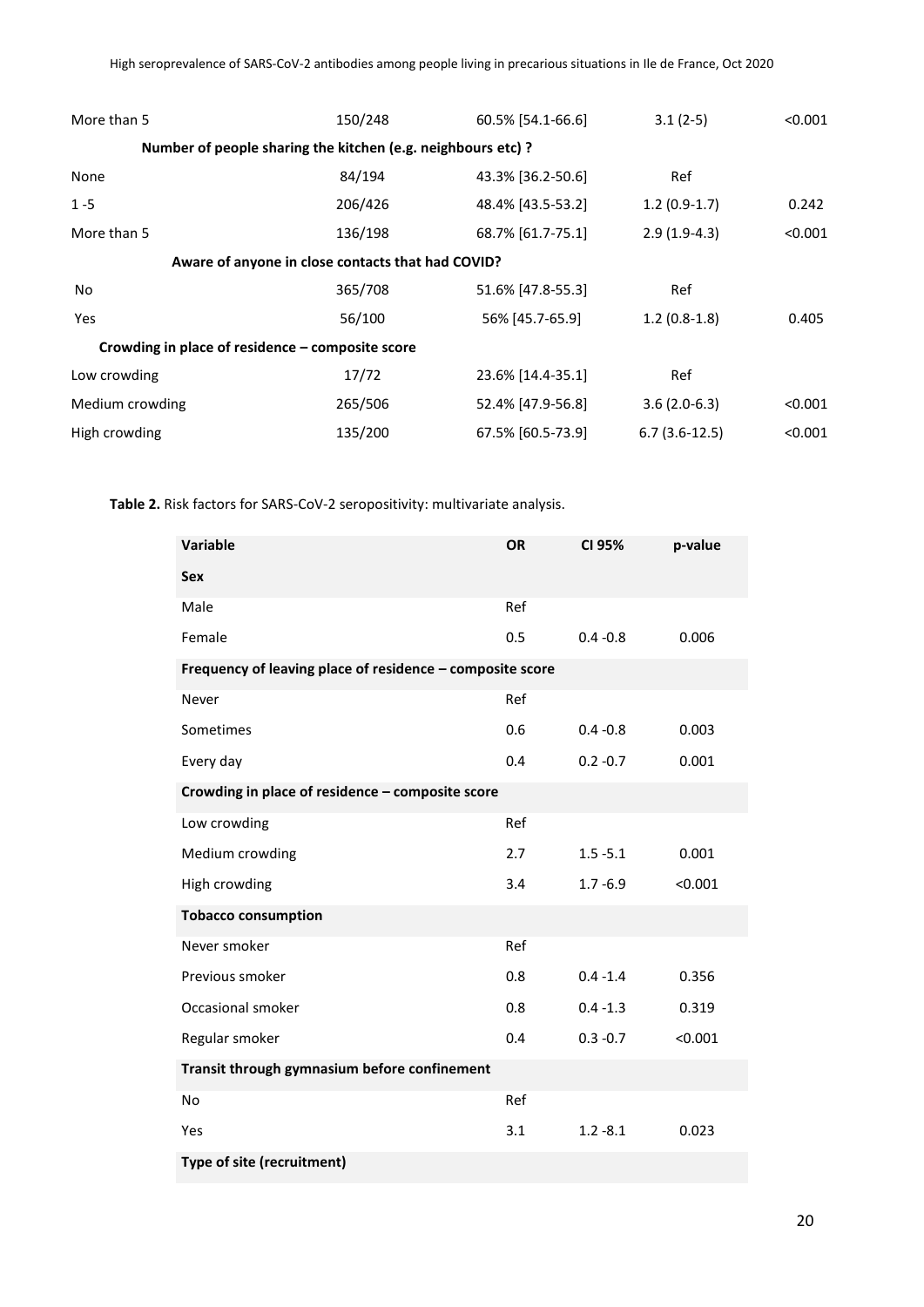| Food distribution site | Ref  |              |         |
|------------------------|------|--------------|---------|
| Workers' residence     | 12.0 | $5.6 - 25.6$ | < 0.001 |
| Emergency shelter      | 17   | $1.1 - 2.7$  | 0.025   |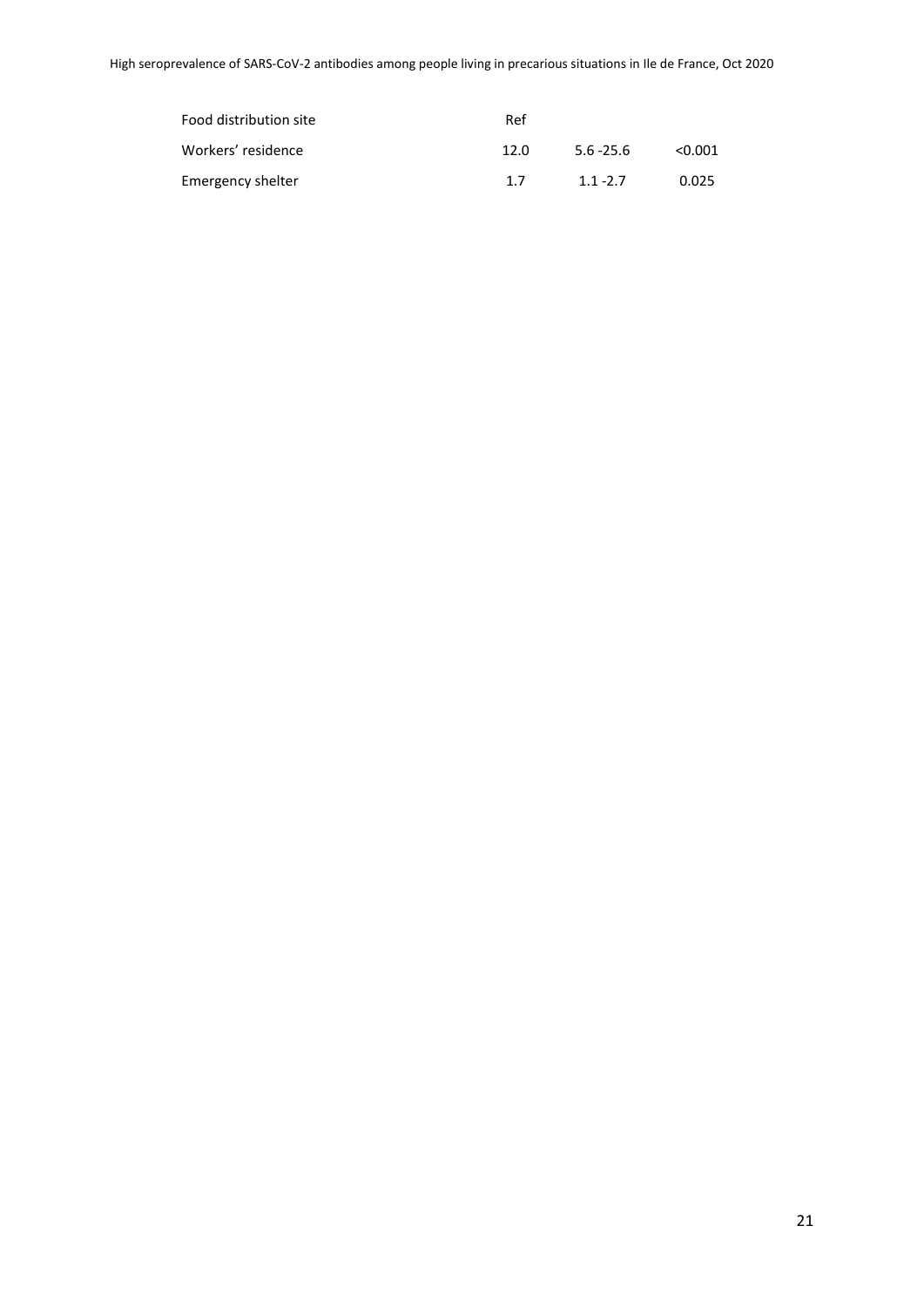## **Supplementary Materials**

## **1. Further details – serological test results**

Figure S1 shows a density plot of observed relative light units per second (RLU/S) among study participants. Positivity for LULISA assays was defined by a cut-off of 10,291 RLU/s; however as the distribution of RLU/s is continuous (and not bimodal); misclassification of participants may occur at values close to the used cut-off. While the main peak in density occurs at RLU/s values lower than the cut-off, q second small peak in density occurs at higher values (50,000-75,000 RLU/s) potentially reflecting individuals with multiple exposures.





The test results by serology technique (LuLISA IgG-N, LuLISA IgG-S, PNT) are summarized in Table S1. PNT can be considered more specific than LuLISA; seroprevalence estimates obtained by PNT can therefore be considered as conservative estimates of seroprevalence. Misclassification based on LuLISA may be related to the transmission setting, where in low prevalence settings seroprevalence estimates by LuLISA may be more strongly overestimated than in high prevalence settings, which is reflected by a higher relative prevalence of LuLISA compared to PNT. This tendency is also visible in the relative prevalences of LuLISA compared to PNT by recruitment sites (Figure S2). Overall, concordance between the techniques was pretty strong (Figure S3).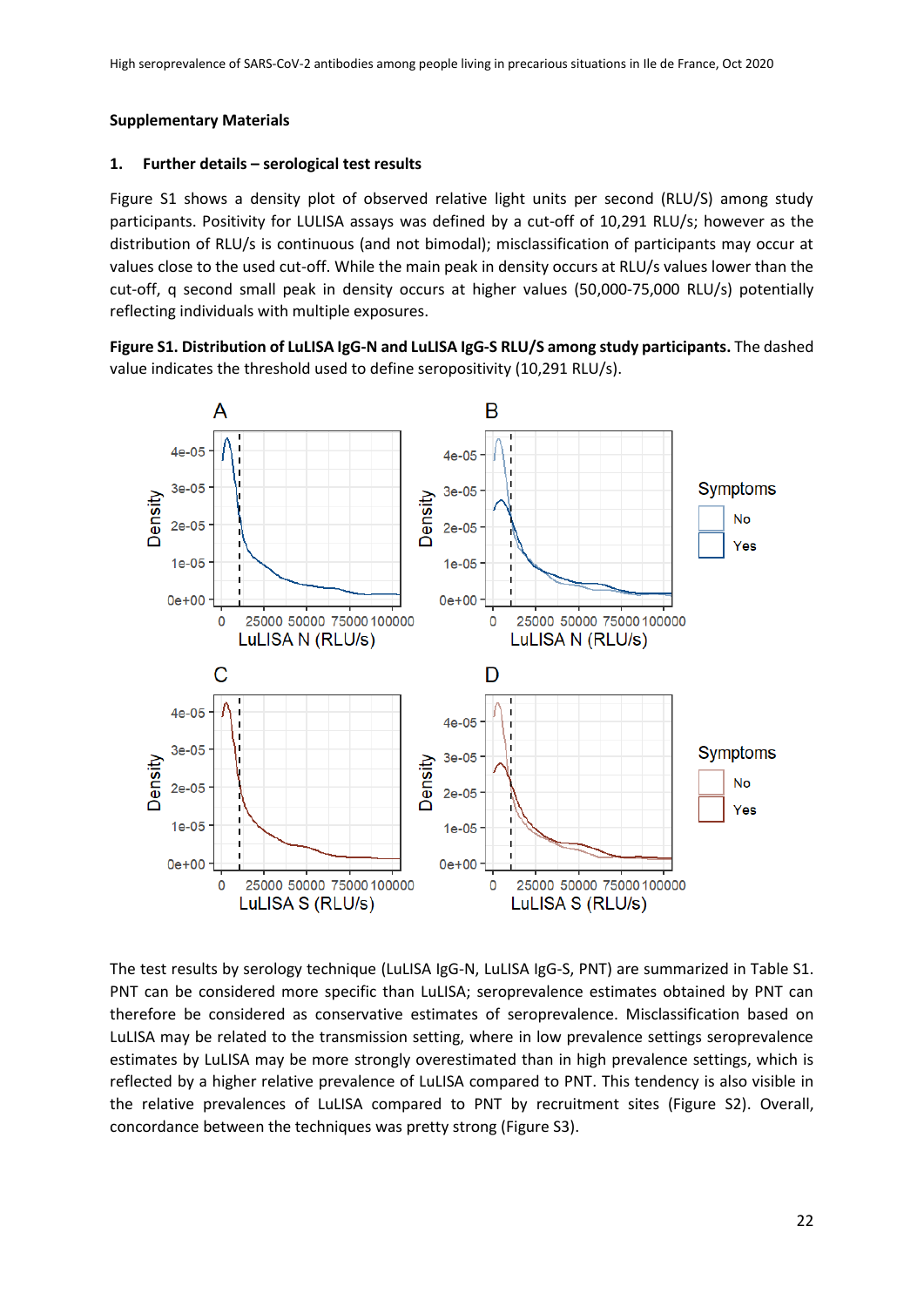|              |          | Distrib Alim     |                                                   | <b>FTM</b> |                      |                                                    |          | Centre Hébergement |                                       |
|--------------|----------|------------------|---------------------------------------------------|------------|----------------------|----------------------------------------------------|----------|--------------------|---------------------------------------|
|              | N<br>pos | $%$ [CI]         | Relative<br>prevalence<br>compared<br>to PNT [CI] | N<br>pos   | % [CI]               | Relative<br>prevalence<br>compared<br>to PRNT [CI] | N<br>pos | % [CI]             | Rel. prev.<br>compared to<br>PNT [CI] |
| LuLisa IgG-N | 36       | 23.8 [17.3-31.4] | $1.7$ [1.3-2.2]                                   |            | 102 82.3 [74.4-88.5] | $1.2$ [1.1-1.3]                                    | 237      | 43.6 [39.4-47.9]   | $1.2$ [1.1-1.3]                       |
| LuLisa IgG-S | 29       | 19.2 [13.3-26.4] | $1.4$ [1.1-1.8]                                   | 101        | 81.5 [73.5-87.9]     | $1.2$ [1.1-1.3]                                    | 246      | 45.3 [41.1-49.6]   | $1.2$ [1.2-1.3]                       |
| PNT          | 21       | 13.9 [8.8-20.5]  | <b>NA</b>                                         | 84         | 67.7 [58.8-75.9]     | <b>NA</b>                                          | 198      | 36.5 [32.4-40.7]   | <b>NA</b>                             |
| Any positive | 42       | 27.8 [20.8-35.7] | <b>NA</b>                                         | <b>110</b> | 88.7 [81.8-93.7]     | <b>NA</b>                                          | 274      | 50.5 [46.2-54.7]   | <b>NA</b>                             |

**Table S1. Seropositivity by type of test.**

**Figure S2. Relative prevalence of LuLISA IgG-N and LuLISA IgG-S compared to the prevalence estimated by PNT.** For the site with the highest prevalence, confidence intervals could not be estimated due to failure of model convergence.



**Figure S3. Seropositivity according to the 3 different techniques.** Overlap shows that 64% of the 428 seropositives (as defined per protocol) are captured by all 3 serology techniques, showing a strong concordance.

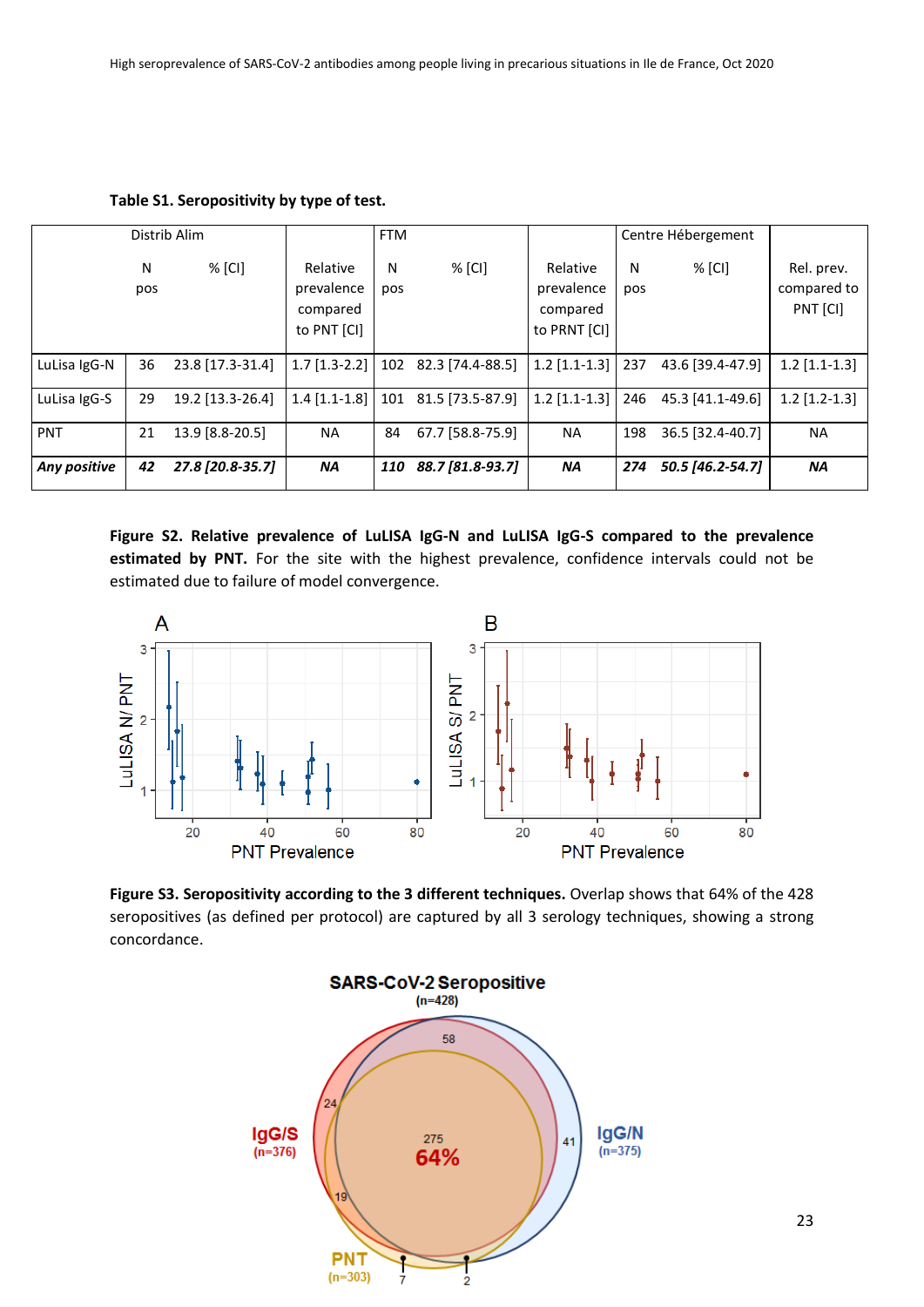### **2. Composite crowding indicator**

We first categorized number of people sharing the room (0, 1, 2-5, and >5 people), sharing a sanitary facility (0, 1-5, and >5 people), sharing a kitchen (0, 1-5, and >5 people), and number of close contacts per day (0, 1-4, 5-10, >10 people). We then created a composite indicator of the sum of levels of the categorical variable and created categories as low (values ≤5), medium (values 6-9), and high (values ≥10). For example, an individual sharing the room with no other person (level 1), the kitchen and sanitary facilities with 1 other person (each of level 2), and who reported on average 1 close contact per day (level 2) would be assigned an indicator value of seven – representing the medium crowding category.

## **3. Sensitivity analysis – seroprevalence estimates by type of sites**

We performed a sensitivity analysis of seroprevalence estimates taking uncertainty about diagnostic test performances into account as described in "Seroprevalence of anti-SARS-CoV-2 IgG antibodies in Geneva, Switzerland (SEROCoV-POP): a population-based study[. https://doi.org/10.1016/S0140-](https://doi.org/10.1016/S0140-6736(20)31304-0) [6736\(20\)31304-0](https://doi.org/10.1016/S0140-6736(20)31304-0)". To estimate seroprevalence and 95% credible intervals (95% CrI) of site types we used a Bayesian logistic regression model including the type of site as fixed effect, integrated with a binomial model of assumed diagnostic test sensitivity and specificity.

We then made several assumptions about diagnostic test sensitivities as evaluated:

35 true positive samples out of 35 positive controls (Sens 35/35) and 32 true negative samples out of 32 negative controls (Spec 32/32) (as reported in "Sensitivity in Detection of Antibodies to Nucleocapsid and Spike Proteins of Severe Acute Respiratory Syndrome Coronavirus 2 in Patients With Coronavirus Disease 2019[. https://doi.org/10.1093/infdis/jiaa273](https://doi.org/10.1093/infdis/jiaa273)")

- (i) 70 true positive samples out of 100 positive controls (Sens 70/100) and 70 true negative samples out of 100 negative controls (Spec 70/100)
- (ii) 100 true positive samples out of 100 positive controls (Sens 100/100) and 70 true negative samples out of 100 negative controls (Spec 70/100)
- (iii) 70 true positive samples out of 100 positive controls (Sens 70/100) and 100 true negative samples out of 100 negative controls (Spec 100/100)

The estimated seroprevalence for emergency shelters ranged from 34.7-62.0% (compared to the main estimate of 50.5%); for food distribution sites it ranged from 16.2-38.5% (compared to the main estimate of 27.8%); and for workers' residences it ranged from 82.4-95.0% (compared to the main estimate of 88.7%).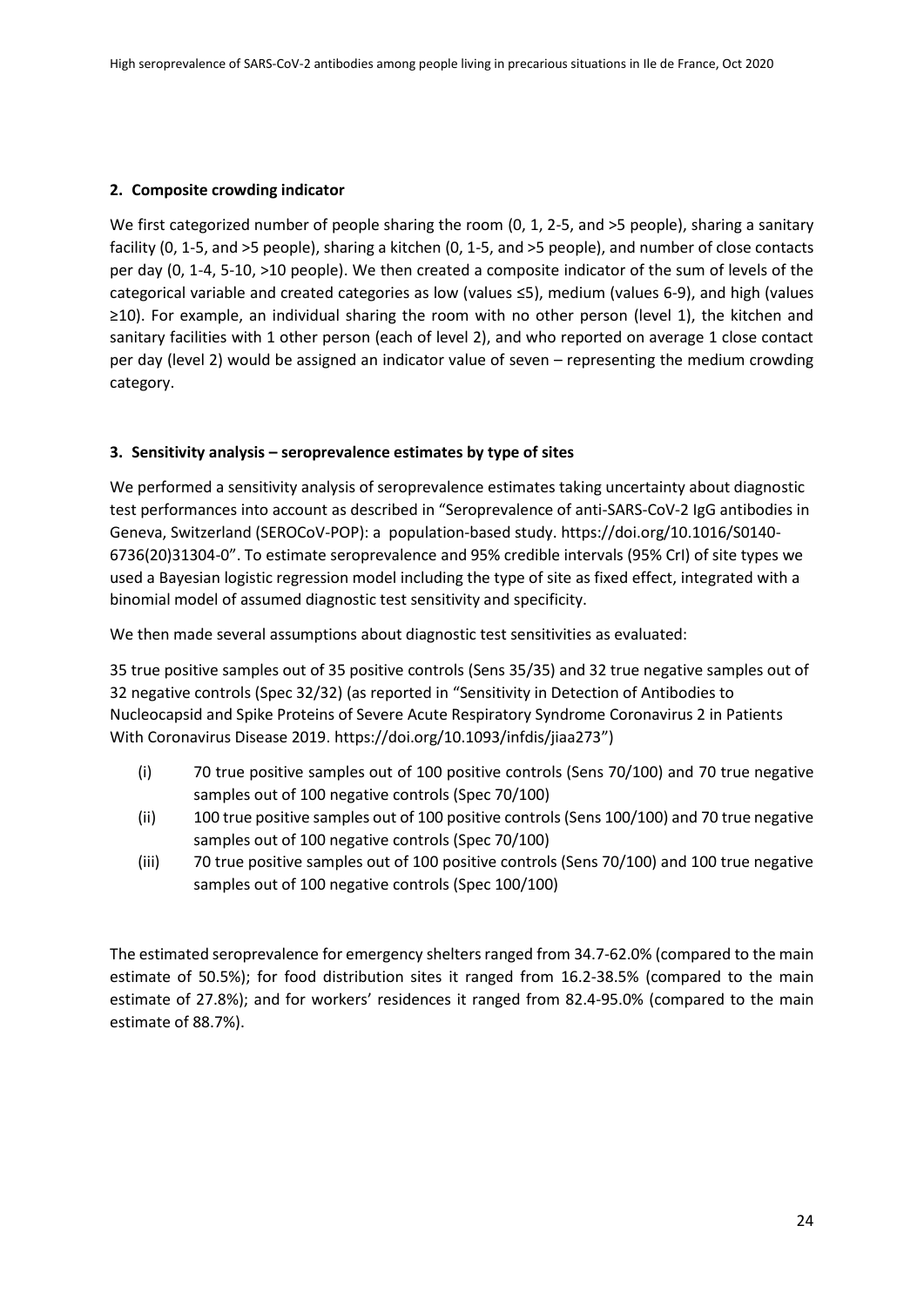**Table S2. Seroprevalence estimates based on different assumptions about diagnostic test performances.** Main estimates are based on the prevalence estimated from the data and 95%CI based on the Clopper-Pearson method.

| Site type                  | <b>Main Estimates</b> | 32/32             | Sens 35/35; Spec   Sens 70/100; Spec   Sens<br>70/100 | Spec 70/100       | 100/100; Sens 70/100; Spec<br>100/100 |
|----------------------------|-----------------------|-------------------|-------------------------------------------------------|-------------------|---------------------------------------|
|                            | % (95%CI)             | Median (95%Crl)   | Median (95%Crl)                                       | Median (95%Crl)   | Median (95%Crl)                       |
| Emergency<br>shelters      | 50.5% [46.3-54.7]     | 50.1% [44.5-55.5] | 45.8% [34.4-56.4]                                     | 34.7% [25.7-42.3] | 62.0% [55.6-69.3]                     |
| Food distribution<br>sites | 27.8% [21.2-35.5]     | 29.7% [22.1-37.4] | 22.8% [12.9-34.7]                                     | 16.2% [9.0-25.1]  | 38.5% [29.7-48.2]                     |
| Workers' hostels           | 88.7% [81.8-93.2]     | 87.7% [80.6-93.6] | 92.1% [84.5-97.1]                                     | 82.4% [72.9-89.6] | 95.0% [89.3-98.2]                     |

### **4. Sensitivity analysis on model selection – multivariable analysis of risk factors**

Here we present results of a sensitivity analysis of the multivariable analysis of risk factors for seropositivity. In addition to the main model which had the lowest Akaike Information Criterion (AIC) of 938- we additionally tested models without site random effects, without adjusting for the type of site, or with number of people sharing the room as alternative crowding indicator.

# **Model 2: Including a random effect for sites but not adjusting for the type of site – crowding indicator: cumulative crowding indicator**

| <b>Variable</b>                       | OR [95%CI]        | p-value |
|---------------------------------------|-------------------|---------|
| <b>Sex</b>                            |                   |         |
| Male                                  | Ref.              |         |
| Female                                | $0.5$ [0.3 - 0.7] | 0.001   |
| Crowding - combined indicator         |                   |         |
| Low                                   | Ref.              |         |
| Medium                                | $2.6$ [1.4 - 4.9] | 0.009   |
| High                                  | $3.7$ [1.8 - 7.8] | 0.003   |
| <b>Frequency of leaving residence</b> |                   |         |
| Never                                 | Ref.              |         |
| Sometimes                             | $0.6$ [0.4 - 0.9] | 0.009   |
| Every day                             | $0.5$ [0.3- 0.8]  | 0.003   |
| <b>Tobacco consumption</b>            |                   |         |
| <b>Never</b>                          | Ref.              |         |
| Smoking previously                    | $0.8$ [0.4 - 1.4] | 0.399   |
| Smoking occasionally                  | $0.7$ [0.4 - 1.3] | 0.251   |
| Smoking regularly                     | $0.4$ [0.3 - 0.6] | < 0.001 |

**Table S3. Model 2.** Akaike Information Criterion (AIC) 955.

**Model 3: Including a random effect for sites but not adjusting for the type of site – crowding indicator: number of people sharing room**

**Table S4. Model 3.** Akaike Information Criterion (AIC) 965.

| Variable | <b>OR [95%CI]</b> | p-value |  |
|----------|-------------------|---------|--|
| Sex      |                   |         |  |